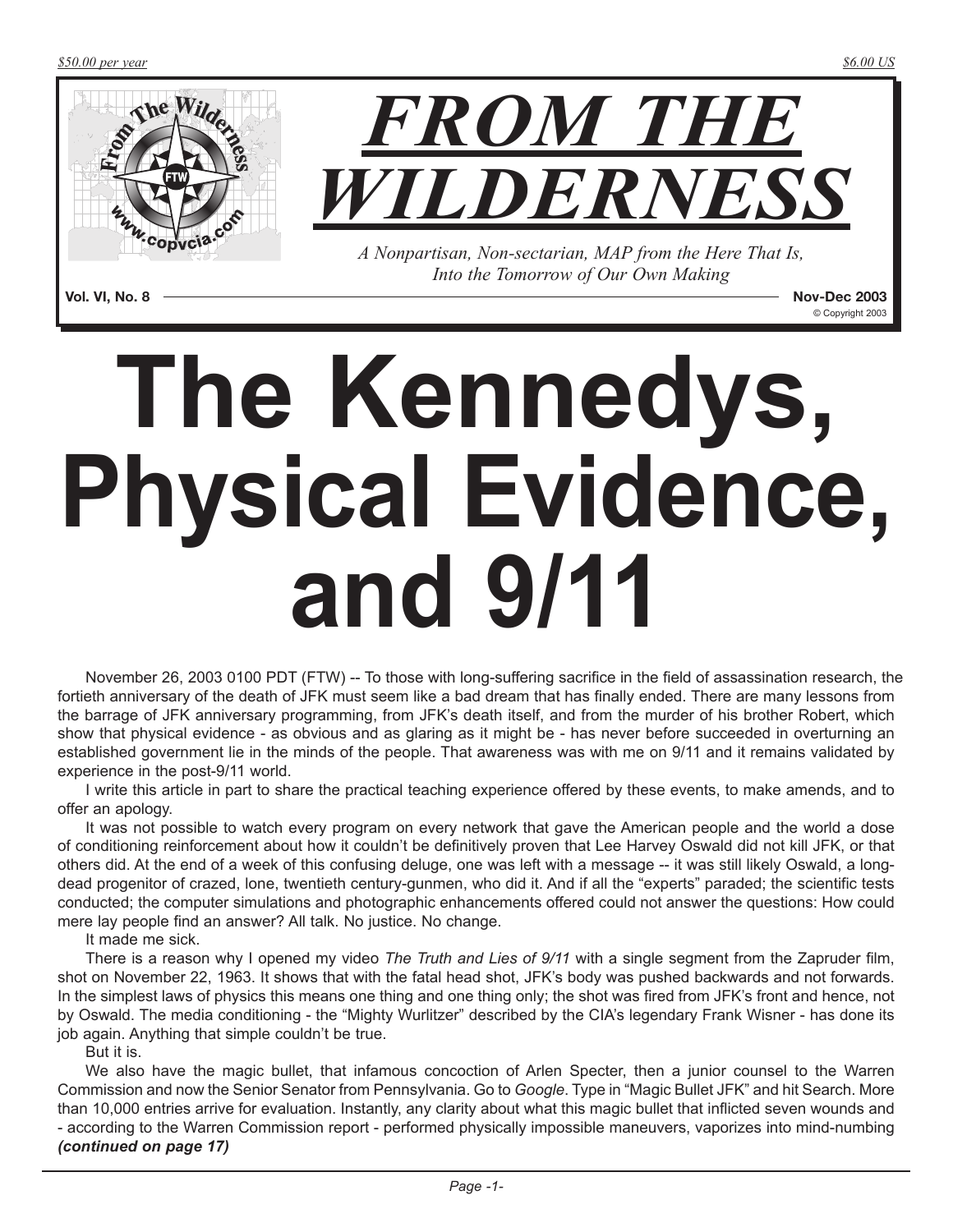## *This Holiday Season Give the Gift of Truth!*

### **SPECIAL #1:**

Let us send your friends a holiday season gift...a video of our best seller, "The Truth and Lies of 9-11," plus a 2-CD audio set of, "CIA, Drugs, Wall Street and the 9-ll Connection."

Together these ordinarily cost \$39.90, and are available during the holiday season for \$28.90, a savings of over \$11.00!!!

What better gift this season could you send a friend?

**HOLIDAY SPECIAL #1: 9-11 Video and CD \$28.90** 

## **SPECIAL #2:**

EXPOSED - the Secret Societies the Whitehouse and other Government Officials belong to and why. Know the names of the people Behind The Curtain. *Fleshing Out Skull and Bones* takes up where Antony Sutton left off. Millegan does a great job of answering the questions raised by Sutton in his book, "America's Secret Establishment"... questions Sutton didn't answer before his death. Millegan's book is combined with "Who's Who of the Elite" by Robert Gaylon Ross, our best seller since we began offering it two months ago.

Buy the two book package for \$56.90 and learn for yourself why many of the world's corporate and government officials, including the White House, are members of Secret Societies, and why they don't want the American public to know. These books contain membership lists of the Skull and Bones, Council on Foreign Relations, Trilateral Commission, and the Bilderbergers.

Why are the Presidents Bush and John Kerry members of the Skull and Bones? What does it mean when a person is a member of three of the secret societies, like former President Bill Clinton? Find out in these books.

 The price for the bones book purchased separately will be \$30.95.

## **HOLIDAY SPECIAL #2: Bones & Who's Who \$56.90**

## *From The Wilderness*

Michael C. Ruppert Publisher/Editor

Contributing Editor --------------- Peter Dale Scott, Ph.D. Contributing Editor – Energy ---------- Dale Allen Pfeiffer

*From The Wilderness* is published eleven times annually. Subscriptions are \$50 (US) for 12 issues.

## *From The Wilderness*

P.O. Box 6061- 350, Sherman Oaks, CA 91413 www.copvcia.com editorial: editor@copvcia.com subscriptions and customer service: service@copvcia.com

(818) 788-8791 \* (818) 981-2847 fax

## **TABLE of CONTENTS**

The Kennedys, Physical Evidence, and 9/11 ................ 1 Drawing Lessons from Experience; The Agricultural Crisis in North Korea and Cuba -- Part 1 ..................... 3 Drawing Lessons from Experience -- Part 2................. 8 Fitts Fights Back ......................................................... 14 Mystery Surrounds Death of State Dept. Official........ 16

© Copyright 2003, Michael C. Ruppert and *From The Wilderness Publications*, www.copvcia.com. All Rights Reserved.

## **REPRINT POLICY**

Any story, originally published in *From The Wilderness*, more than thirty days old may be reprinted in its entirety, non-commercially, if, and only if, the author's name remains attached and the following statement appears:

"Reprinted with permission, Michael C. Ruppert and From The Wilderness Publications, www.copvcia.com, P.O. Box 6061-350, Sherman Oaks, CA, 91413. 818-788-8791. *FTW* is published monthly, annual subscriptions are \$50 per year."

THIS WAIVER DOES NOT APPLY TO PUBLICATION OF NEW BOOKS.

For reprint permission for "for profit" publication, please contact *FTW*. For Terms and Conditions on subscriptions and the *From The Wilderness* website, please see our website at: www.fromthewilderness.com or send a self-addressed stamped envelope with the request to the above address.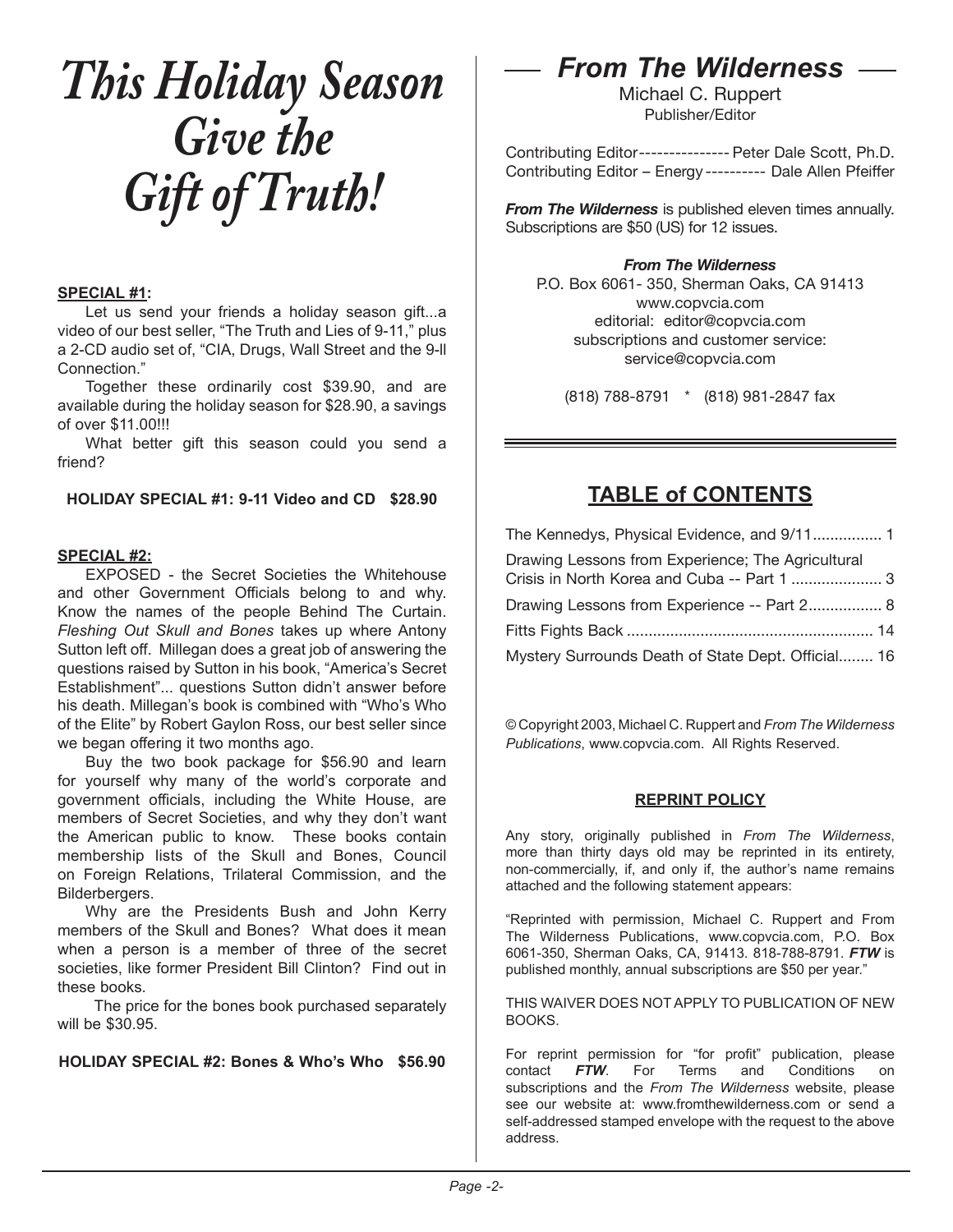## **Drawing Lessons from Experience; The Agricultural Crises in North Korea and Cuba -- Part 1**

## **Why Changing the Way Money Works is the Key to Resolving Peak Oil Challenges**

by Dale Allen Pfeiffer *FTW* Contributing Editor for Energy

November 17, 2003, 1100 PDT, (FTW) -- So what happens to an industrialized country practicing modern agriculture when it loses its fossil fuel energy base? There are two countries where it has already happened: North Korea and Cuba. Both countries have little or no oil resources of their own, both relied upon the Soviet Union for their oil imports, and both experienced a swift and severe drop in their oil imports following the demise of the Soviet empire. While showing proper respect for the suffering of people in both countries, perhaps we can benefit from studying their examples.

### **DPRK (North Korea)—A Warning to the US**

North Korea has always held less than half the population of South Korea. Prior to the Korean War, South Korea was a largely agrarian society, while the Democratic People's Republic of Korea (DPRK, North Korea) was largely an industrial society. Following the war, the DPRK turned to fossil fuel subsidized agriculture to increase the production of their poor soils.

By 1990, DPRK estimated per capita energy use was 71 gigajoules per person,**1** the equivalent of 12.3 barrels of crude oil. This was more than twice the per capita usage of China at that same time, or half the usage of Japan. DPRK has coal reserves estimated at from 1 billion to 10 billion tons, and developable hydroelectric potential estimated at 10-14 Gigawatts.**2** But North Korea must depend on imports for all of their oil and natural gas. In 1990, DPRK imported 18.3 million barrels of oil from Russia, China and Iran.**3**

## **An Energy Crisis**

Following the collapse of the Soviet Union, Russian imports fell by 90%. By 1996, oil imports amounted to only 40 percent of the 1990 level.**4** DPRK tried to look to China for the bulk of its oil needs. However, China sought to distance itself economically from DPRK by announcing that all commerce with DPRK would be settled in hard currency beginning in 1993. China also cut its shipments of "friendship grain" from 800,000 tons in 1993 to 300,000 tons in 1994.**5**

On top of the loss of oil and natural gas imports, DPRK

suffered a series of natural disasters in the mid-1990s that acted to further debilitate an already crippled system. The years 1995 and 1996 saw severe flooding that washed away vital topsoil, destroyed infrastructure, damaged and silted hydroelectric dams, and flooded coal mine shafts rendering them unproductive. In 1997, this flooding was followed by severe drought and a massive tsunami. Lack of energy resources prevented them from preparing for these disasters and hampered recovery.

DPRK also suffered from aging infrastructure. Much of their machinery and many of their industrial plants were ready for retirement by the 1990s. Because DPRK had defaulted on an enormous debt some years earlier, they had grave difficulty attracting the necessary foreign investment. The dissolution of the Soviet Union meant that DPRK could no longer obtain the spare parts and expertise to refurbish their infrastructure, leading to the failure of machinery, generators, turbines, transformers and transmission lines. DPRK entered into a vicious positive feedback loop, as failing infrastructure cut coal and hydroelectric production and diminished their ability to transport energy via power lines, truck and rail.

The following graphs illustrate the decline in all sectors of commercial energy between the years 1990 and 1996. As a result of this, North Koreans turned to burning biomass, thus impacting their remaining forests. Deforestation led, in turn, to more flooding and increasing levels of soil erosion. Likewise, soils were depleted as plant matter was burned for heat, rather than being mulched and composted.



*from* Fuel and Famine: Rural Energy Crisis in the Democratic People's Republic of Korea, http://repositories.cdlib. org/cgi/viewcontent.cgi/ar ticle=1028&context=igcc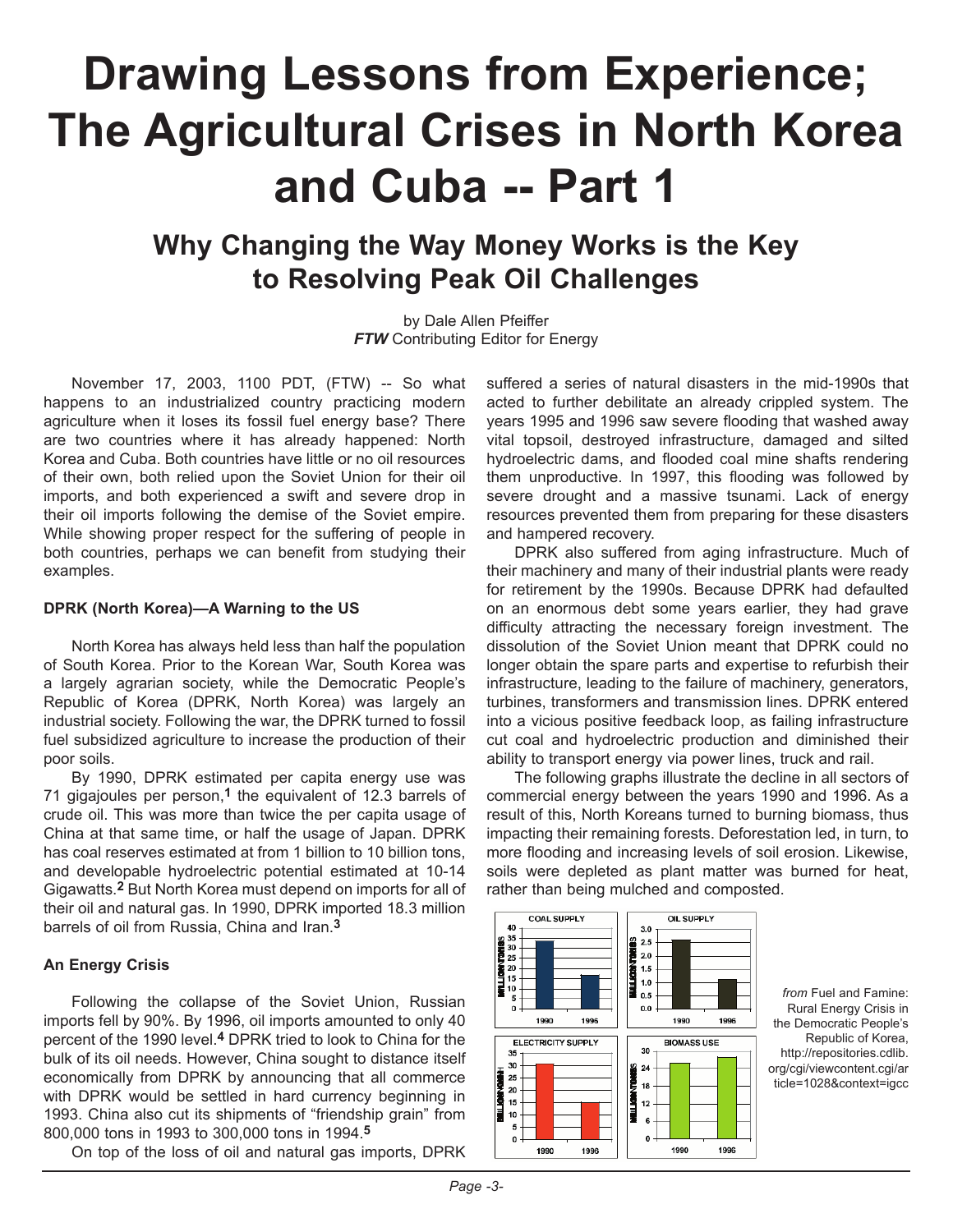By 1996, road and freight transport were reduced to 40% of their 1990 levels. Iron and steel production were reduced to 36% of 1990 levels, and cement was reduced to 32%.**6** This effect rippled out through the automotive, building and agricultural industries. The energy shortage also affected residential and commercial lighting, heating and cooking. This, in turn, led to loss of productivity and reduced quality of life, and adversely impacted public health. To this day, hospitals remain unheated in the winter, and lack electricity to run medical equipment. There is even insufficient energy to boil water for human consumption. By 1996, total commercial energy consumption throughout society fell by 51%.**7**



*from* Fuel and Famine: Rural Energy Crisis in the Democratic People's Republic of Korea, http://repositories.cdlib.org/cgi/viewcontent.cgi/article=1028&context=igcc

Perhaps in no other sector was the crisis felt more acutely than in agriculture. The energy crisis quickly spawned a food crisis that proved to be fatal. Modern, industrialized agriculture collapsed without fossil fuel inputs. It is estimated that over 3 million people have died as a result.**8**

#### **The Collapse of Agriculture**



*from* Modeling future oil production, population and the economy, http://www.oilcrisis.com/laherrere/aspoParis.pdf

The above graph, produced by Jean Laherrère, illustrates the relationship between petroleum consumption and agricultural collapse in DPRK.**9** Note that the decline of agricultural production follows very closely the decline of petroleum consumption. Also, note that the rise in petroleum consumption after 1997 is not mirrored by the rise of agricultural production. Agriculture begins to make a comeback, but appears to enter another decline sometime around 1999. We do not have enough data at present to state conclusively the reasons why agricultural recovery has faltered. It is likely a combination of other factors, such as failure of farm equipment and infrastructure, adverse weather, and—quite likely—the failure of soils that have been depleted of minerals over the past decade. In any case, the above graph sums up the agricultural collapse of DPRK and hints at the suffering that collapse has entailed.

## **Fertilizer**

Agriculture in DPRK requires approximately 700,000 tons of fertilizer per year.**10** North Korea used to manufacture 80 to 90% of its own fertilizer, somewhere from 600,000 to 800,000 tons per year. Since 1995, DPRK has had difficulty producing even 100,000 tons per year. Aid and foreign purchases brought the total for 1999 to 160,000 tons, less than one quarter of the required amount.**11**

The DPRK fertilizer industry relies on coal as both an energy source and a feedstock. They require 1.5 to 2.0 million tons of coal per year to produce 700,000 tons of fertilizer.**12** To obtain this coal, the fertilizer industry must compete with the steel industry, electricity generation, home heating and cooking needs, and a host of other consumers. Flooded mine shafts and broken down mining equipment have severely cut the coal supply. Likewise, delivery of this coal has been curtailed by the breakdown of railway infrastructure. Furthermore, transporting 2 million tons of coal by rail requires 5 billion kilowatt hours of electricity,**13** while electricity supply is diminished because of lack of coal, silting of dams and infrastructure failure. So once again, we have another vicious positive feedback loop. Finally, infrastructure failure limits the ability to ship the fertilizer—1.5 to 2.5 million tons in bulk—from factories to farms.**14**

The result of this systemic failure is that agriculture in DPRK is operating with only 20 to 30% of the normal soil nutrient inputs.**15** The reduction in fertilizer is the largest single contributor to reduced crop yields in DPRK. Tony Boys has pointed out that to run DPRK's fertilizer factories at capacity would require the energy equivalent of at least 5 million barrels of oil, which represents one quarter of the oil imported into DPRK in recent years.**16** However, even capacity production at this point would be inadequate. For the past decade, soils in the DPRK have been depleted of nutrients to the point that it would now require a massive soil building and soil conservation program to reverse the damage.

#### **Diesel Fuel**

Agriculture has been further impacted by the limited availability of diesel fuel. Diesel fuel is required to run the fleet of approximately 70,000 tractors, 8,000 tractor crawlers, and 60,000 small motors used on farms in DPRK.**16B** Diesel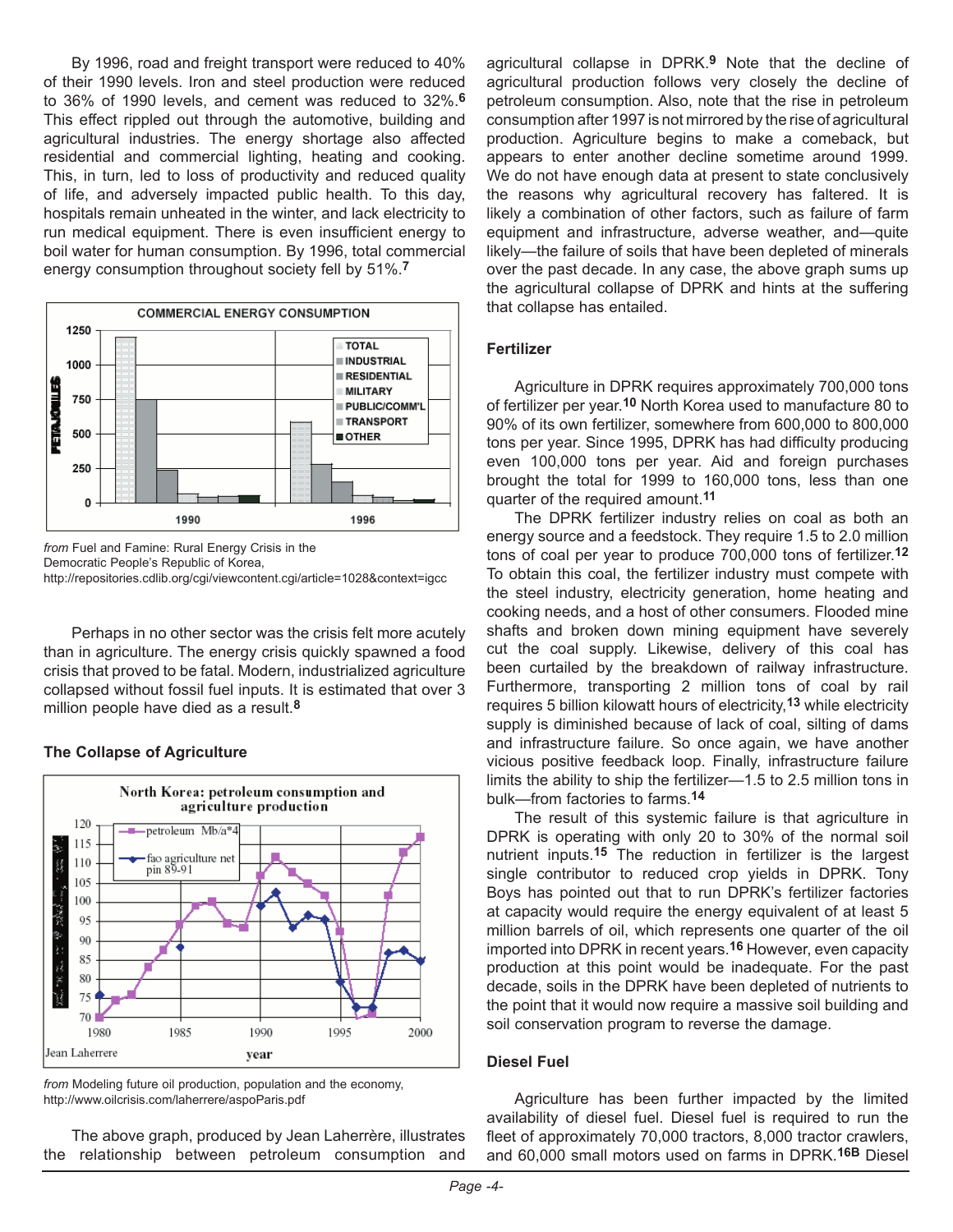is also required for transporting produce to market, and for food processing equipment. It is estimated that in 1990, North Korean agriculture used 120,000 tons of diesel fuel. Since then, agricultural consumption has declined to 25,000 to 35,000 tons per year.**17**

Compounding the problem of diesel supply is the military allocation, which has not been cut proportionally with the drop in production. Only after the military takes its allocation can the other sectors of society—including agriculture, transportation and industry—divide the remainder. So, while total supplies of diesel have dropped by 60%, the agricultural share of the remainder has fallen from 15% in 1990 to 10% currently.**<sup>18</sup>** In other words, agriculture must make due with 10% of 40%, or 4% of the total diesel supply of 1990.

## **DPRK Diesel Fuel Consumption in 1990 & 1996**

necessary for irrigation throughout the nation stands at around 1.2 billion kilowatt hours (kWh). Adding to this another 460 million kWh to operate threshing and milling machines and other farm equipment brings the total up to 1.7 billion kWh per year.**22** This is not including the electrical demand for lighting in homes and barns, or any other rural residential uses.

Currently, electricity for irrigation has declined by 300 million kWh, and electricity for other agricultural uses has declined by 110 million kWh. This brings the total electrical output currently available for agriculture down to 1.3 billion kWh; a shortfall of 400 million kWh from what is needed.

In reality, the situation for irrigation is worse than that hinted at by these figures. Irrigation is time sensitive—especially in the case of rice, which is DPRK's major grain crop. Rice production is dependent upon carefully-timed flooding and draining. Rice is transplanted in May and harvested in late

August and early September. After planting, the rice paddies must be flooded and remain in water until they are drained at harvest time. In DPRK, virtually all rice irrigation is managed with electrical pumps. Over half of the irrigational pumping for all agriculture takes place in May. Peak pumping power demand at this time is at least 900 MW. This represents over one-third of DPRK's generating capacity.**23**

On top of this, the national power grid is fragmented, so that at some isolated points

along the grid, irrigation demand can overtax generating capacity. This overtaxed system is also dilapidated, suffering the same disrepair as other energy infrastructure, both due to weather disasters, the age of the power stations and transmitters, and the lack of spare parts.

The records of three major pumping stations in DPRK showed that they suffered an average of 600 power outages per year, spending an average of 2300 hours per year without power. These power failures resulted in an enormous waste of water, translating into an irrigation shortfall of about onequarter of the required amount of water.**24**

#### **Home Energy Usage**

Home energy usage is also severely impacted by the energy crisis, and—particularly in rural areas—home energy demand is in turn impacting agriculture. Rural residential areas have experienced a 50% drop in electricity consumption, resulting in a decline in basic services and quality of life. Homes in rural villages rarely have electrical power during the winter months.**25** As has already been mentioned, hospitals and clinics are not excluded from this lack of power.

Rural households use coal for heating and cooking. The average rural household is estimated to require 2.6 tons of



*from* Fuel and Famine: Rural Energy Crisis in the Democratic People's Republic of Korea, http://repositories.cdlib.org/cgi/viewcontent.cgi/article=1028&context=igcc

The result is an 80% reduction in the use of farm equipment.**19** There is neither the fuel nor the spare parts available to keep farm machinery running. Observers in 1998 reported seeing tractors and other farm equipment lying unused and unusable while farmers struggled to work their fields by hand. The observers also reported seeing piles of harvested grain left on the fields for weeks, leading to postharvest crop losses.**20**

Loss of mechanized power has required the substitution of human labor and draft animals. In turn, due to their greater workload, human laborers and draft animals require more food, putting more strain on an already insufficient diet. And, although a greater percentage of the population is engaged in farm labor, they have found it impossible to perform all of the operations previously carried out by machinery.**21**

## **Irrigation**

Finally, the agricultural system has also been impacted by the decreased availability of electricity to power water pumps for irrigation and drainage. The annual amount of electricity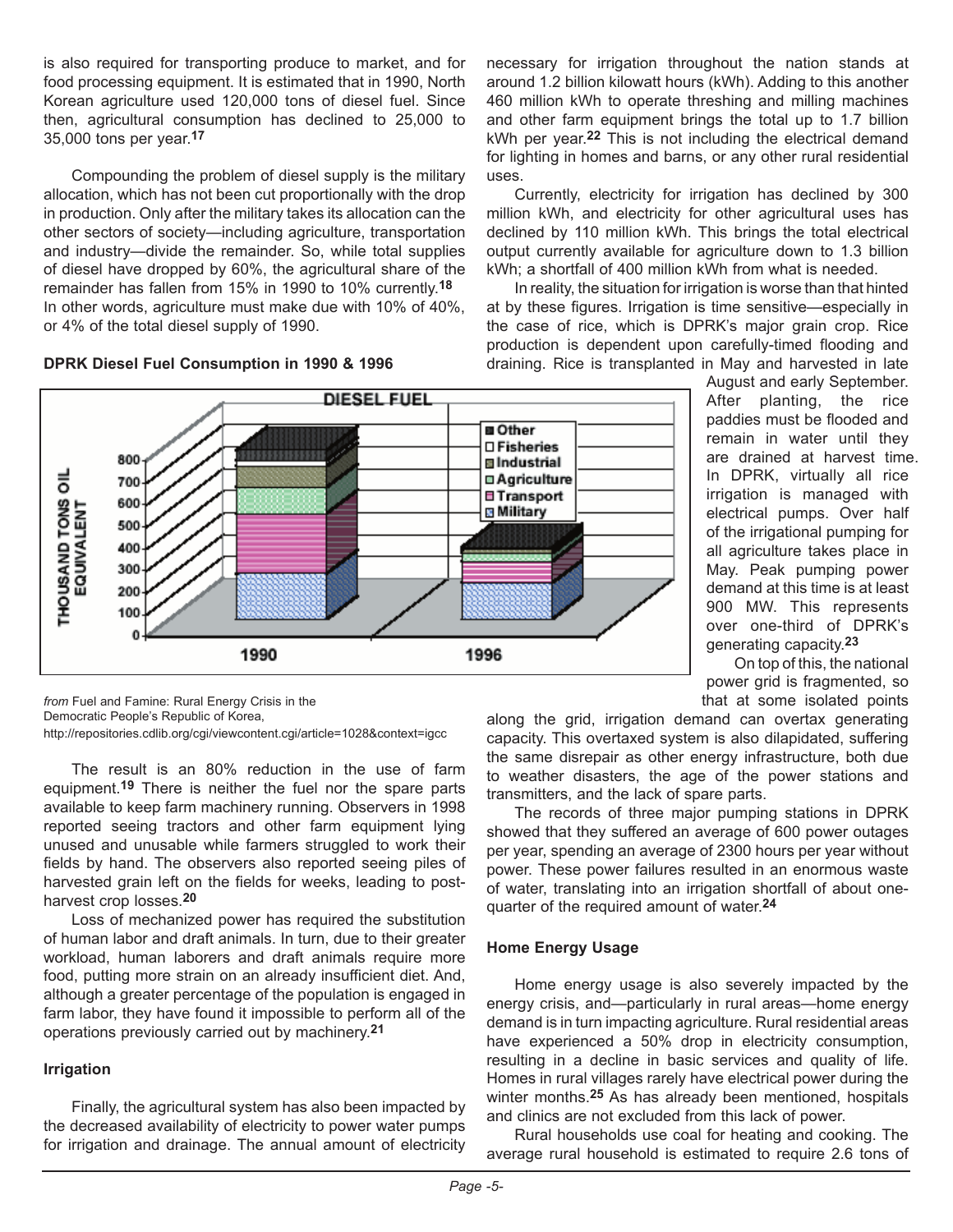coal per year. The total rural coal requirement is 3.9 million tons annually. Currently, rural areas receive a little more than half of this requirement.**26** On the average, rural coal use for cooking, heating and preparing animal feed has declined by 40%, down to 1.6 tons per year.**27** Even public buildings such as schools and hospitals have limited coal supplies. Lacking enough coal even for the purpose of boiling water, the result is a reported increase in waterborne diseases.

To make up for the shortfall in coal, rural populations are increasingly turning to biomass for their heating and cooking energy needs. Herbage has been taken from competing uses such as animal fodder and compost, leading to further decreased food supplies. Biomass scavenging is also stressing all rural ecosystems from forests to croplands. Biomass harvesting reduces ground cover, disrupts habitats, and leads to increasing soil erosion and siltation.

Moreover, biomass foraging requires time and effort when other labor requirements are high and nutritional availability is low. This contributes to the positive feedback loop of calorie requirements versus food availability. It is estimated that 25% of the civilian workforce was employed in agriculture in the 1980s. By the mid-1990s, the ratio had grown to 36%.**28** Furthermore, agricultural work has grown much more labor intensive. Farm labor is conservatively estimated at a minimum of 300 million person-hours per year. However, researchers point out that this number could easily be a factor of two or more higher.**29** Workers are burning more calories, and so require more food. This is further complicated by greater reliance upon draft animals with their own food requirements. So necessary caloric intake has actually increased as food production has decreased, leading to less food availability per demand and increasing malnutrition.

## **Impacts to Health and Society**

U.S. congressmen and others who have visited North Korea tell stories of people eating grass and bark. Other reports talk of soldiers who are nothing more than skin and bones. Throughout the country, there is starvation to rival the worst found in Africa. Chronic malnutrition has reached the point where many of the effects are irreversible.**30**

A study of children aged 6 months to 7 years found that 16% suffered from acute malnutrition—this is one of the highest rates of wasting in the world. 3% of the children suffered edema. 62% of the children suffered from chronic malnutrition. 61% were moderately or severely underweight. Chronic malnutrition can lead to irreversible stunting.**31**

Furthermore, malnutrition weakens the immune system, leaving the population even more vulnerable to contagions. And the lack of fuel for boiling water has led to a rise in water-borne diseases. Without electricity and coal, hospitals and clinics have become harbors of despair, where only the hopeless go for treatment.**32**

The situation in DPRK has rendered the country even more vulnerable to natural disasters. The country lacks the energy reserves to recover from the natural disasters of 1995- 1997, much less withstand future ones. The infrastructure is fragmented and in disrepair. There is a very real threat that portions of the infrastructure, such as the electrical grid, may fail altogether. Complete electrical grid failure would result in a near-complete crop loss.**33**

So far, the people of DPRK have faced this crisis together. But continued deprivation may very well lead to rivalry, regional fragmentation, social breakdown and internecine fighting. Rural society is currently faring better than the urban population, and it is actually absorbing urban workers to help meet the rising labor demands of agriculture. But worsening conditions and widespread flight from the cities could lead to violent confrontations. It is even possible that rural instability could eventually result in civil war.

## **A Model for Disaster**

The history of DPRK through the 1990s demonstrates how an energy crisis in an industrialized nation can lead to complete systemic breakdown. Of particular note is how the energy crisis sends ripples throughout the entire structure of society, and how various problems act to reinforce each other and drag the system further down. The most serious consequence for the people is found in the failure of modern agriculture and the resulting malnutrition. The collapse of infrastructure not only makes it more difficult to deal with the decline of agriculture and other immediate disasters, but also acts to amplify the crisis and leads to further social disintegration.

The various far-flung impacts and the numerous interlinking problems render the crisis nearly impossible to remedy. Even with a healthy economy, it is doubtful that North Korea could repair its degenerated society. Though the original problem may have been a lack of fuel, it cannot be corrected now by a simple increase in fuel supply. At this time, it will take an international effort to save the people of North Korea. And given the current political animosity between DPRK and the U.S., it is doubtful that this effort will take place.

The painful experiences of DPRK point out that dealing with an energy crisis is not just a matter of finding an alternative mode of transportation, an alternative energy source, or a return to organic agriculture. We are talking about the collapse of a complex system, in this case a social system that evolved gradually from a labor-intensive agrarian society to a fossil fuel-supported industrial/ technological society. It simply is not possible to step back to an agrarian society all at once, or to take a leap forward into some unknown high-tech society. Complex systems change gradually, bit by bit. Faced with immediate change, a complex system tends to collapse.

For a world facing the end of growing energy production, this means that the changes should have begun decades ago, giving time for a gradual transition. We had our warning back in the 1970s, when there might have been time to make a transition to a society independent of fossil fuels. Now it is simply too late. It is a waste of our time talking about a hydrogen future, or zero point energy, or a breakthrough in fusion. Even if we could find a technological quick fix, there is no time left to make the transition.

This is not to say that our future has to be bleak. We might be able to make a transition into a simpler society. In fact, if we can concentrate our efforts on easing the decline and on building an equitable and democratic social system, we might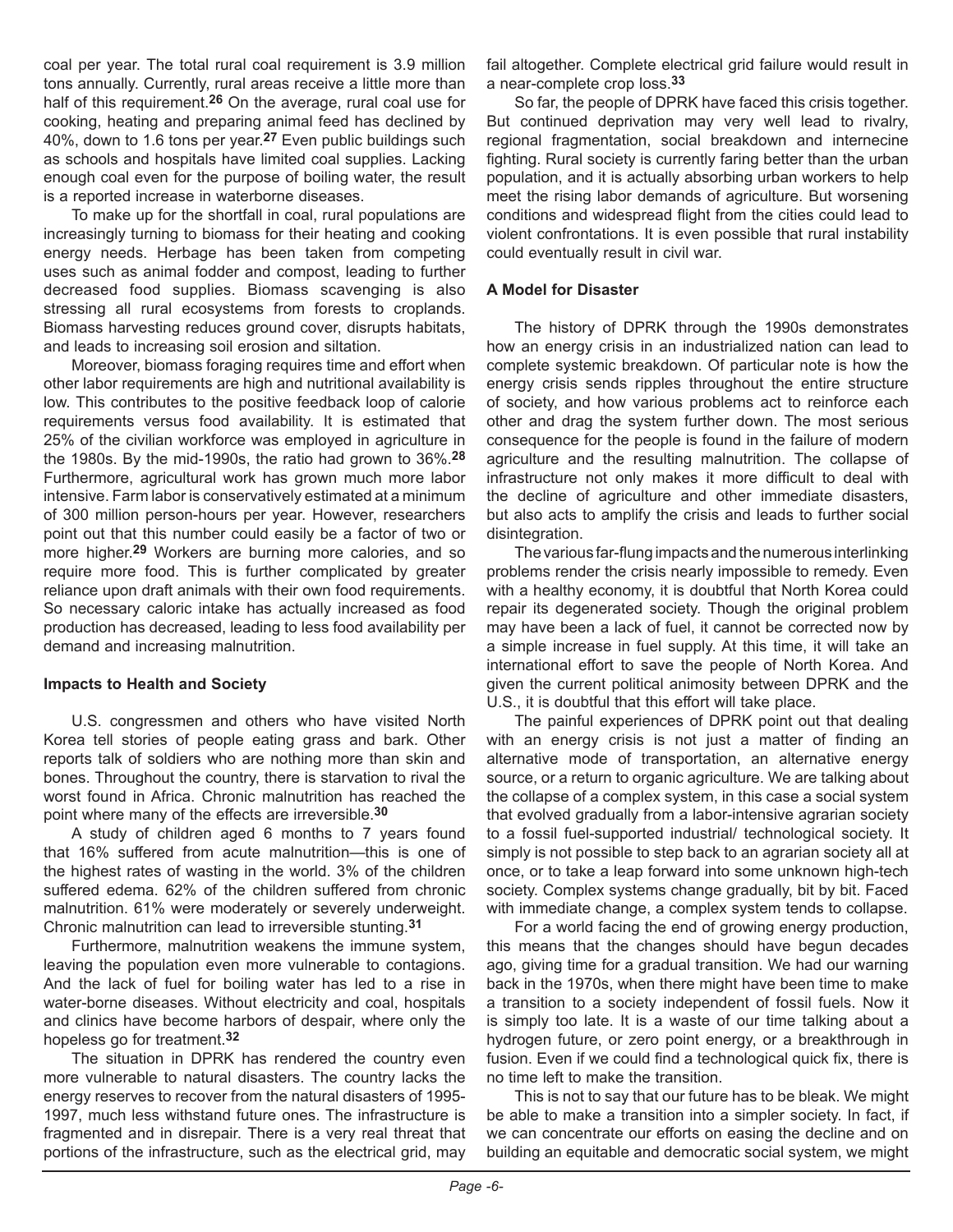manage to provide a comfortable existence for ourselves and for the generations to come.

In part two of this article, the author will look at how Cuba has handled its own energy crisis, and will use this positive example to list some ways in which industrial civilization could handle the transition from fossil fuel dependent agriculture.

- -------------
- 1 *Fuel and Famine: Rural Energy Crisis in the Democratic People's Republic of Korea*, William, James H., Von Hippel, David, Hayes, Peter. Institute on Global Conflict and Cooperation, Policy Paper 46, 2000. http://repositories. cdlib.org/cgi/viewcontent.cgi/article=1028&context=igcc
- 2 *Demand and Supply of Electricity and Other Fuels in the Democratic People's Republic of Korea*, Von Hippel, D.F., and Hayes, Peter. Nautilus Institute, 1997.
- 3 Op. Cit. See note 1.
- 4 Ibid.
- 5 *Causes and Lessons of the "North Korean Food Crisis,"* Boys, Tony. Ibaraka Christian University Junior College, 2000. http://www9.ocn.ne.jp/%7Easlan/dprke.pdf
- 6 Op. Cit. See note 1.
- 7 Ibid.
- 8 Op. Cit. See note 5.
- 9 Modelling future oil production, population and the economy, Laherrère, Jean. ASPO Second international workshop on oil & gas, Paris, May 26-27 2003. http:// www.oilcrisis.com/laherrere/aspoParis.pdf
- 10 *DPR Korea: Agricultural Recovery and Environmental Protection (AREP) Program, Identification of Investment Opportunities*, Vol. 2: Working Papers 1-3. United Nations Development Programme And the UN Food and Agriculture Organization, 1998.
- 11 Ibid.
- 12 Op. Cit. See note 2.
- 13 Op. Cit. See note 1.
- 14 Ibid.
- 15 Ibid.



**"FLESHING OUT SKULL & BONES: Investigations Into America's Most Powerful Society"** 

**by**

**Antony Sutton, Kris Millegan, Anton Chaitkin, Ralph Bunch, Howard Altman, Jedidiah McClure** 

EXPOSED - the Secret Societies the Whitehouse and other Government Officials belong to and why. Know the names of the people Behind The Curtain. Fleshing Out Skull and Bones takes up where Antony Sutton left off. Millegan does a great job of answering the questions raised by Sutton in his book, "America's Secret Establishment"... questions Sutton didn't answer before his death.

BOOK \$30.95 + shipping & handling  $NEW!$ 



16 "…the energy cost of ammonia synthesis even in large modern plants averages over 40 GJ/tN, of which 60 percent is feedstock and 40 percent is process energy. It is unlikely that the DPRK fertilizer factories can produce ammonia for less than 50GJ/tN. Further, because ammonia requires special storage and application, most of it is converted to liquid or solid fertilizer (e.g. urea) for easy shipping and application. The conversion of ammonia to urea requires an additional 25 GJ/tN. Since one barrel of oil represents approximately 6GJ of energy, and one ton of nitrogen in urea requires 75 GJ (or more) to produce, to run the DPRK's (three) fertilizer factories at capacity for a year would require:  $(75 \div 6 = 12.5)$  Å ~ 400,000 = 5,000,000 …or at least 5 million barrels of oil, roughly a quarter of the amount of oil imported annually into the DPRK in recent years." Op. Cit. See note 5.

16B Op. Cit. See note 10.

- 17 Op. Cit. See note 2.
- 18 Op. Cit. See note 1.
- 19 Ibid.
- 20 *Special Report: FAO/WFP Crop and Food Supply Assessment Mission to the Democratic People's Republic of Korea*. FAO, Global Information and Early Warning System on Food and Agriculture, World Food Programme, November 12, 1998. http://www.fao.org/waicent/faoinfo/ economic/giews/english/alertes/1998/srdrk981.htm
- 21 Ibid.
- 22 Op. Cit. See note 2.
- 23 Op. Cit. See note 1.
- 24 Op. Cit. See note 10.
- 25 Op. Cit. See note 1.
- 26 Ibid.
- 27 Ibid.
- 28 Op Cit. See note 20.
- 29 Op. Cit. See note 1.
- 30 Op. Cit. See note 5.
- 31 Ibid.
- 32 Op. Cit. See note 1.
- 33 Ibid.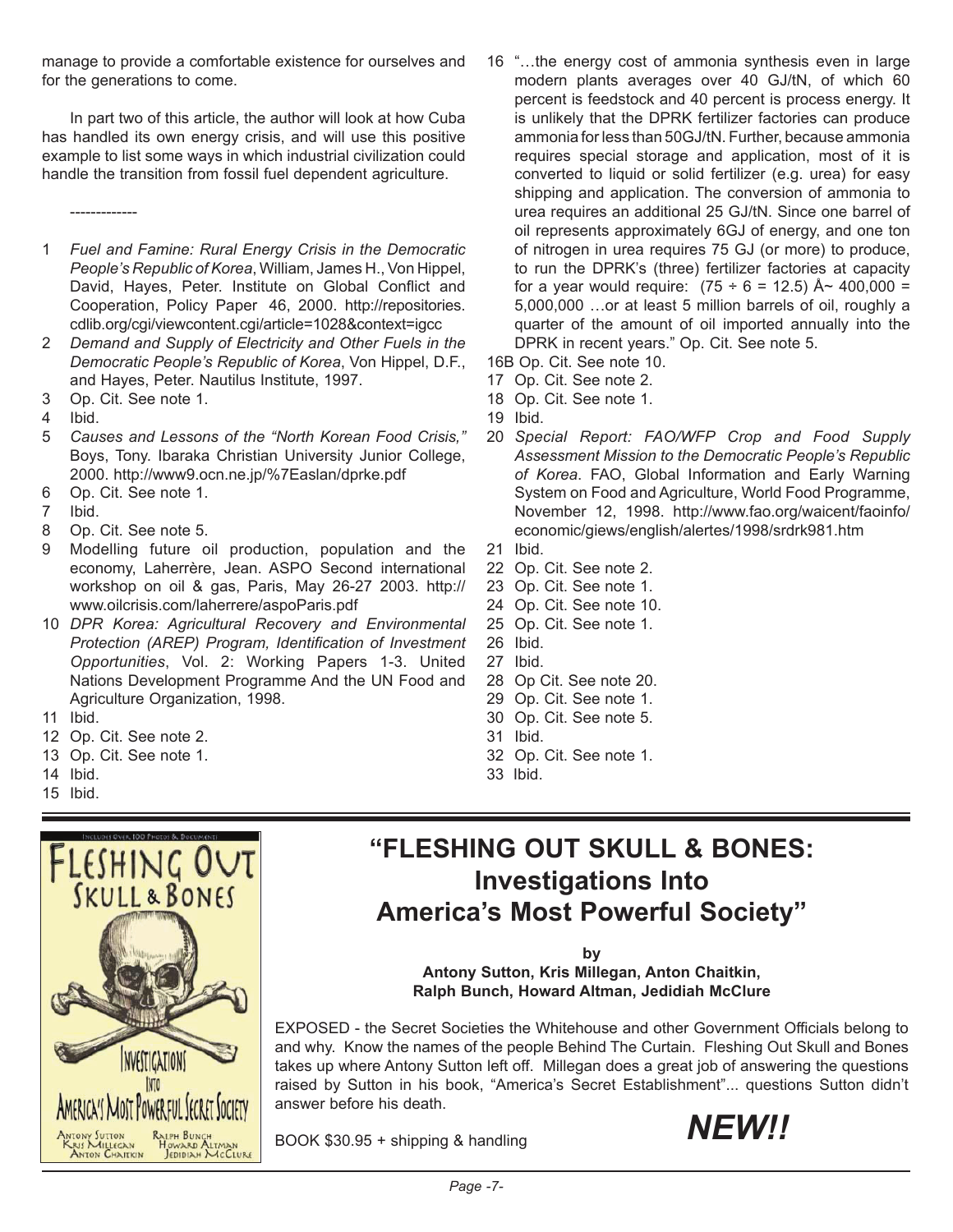## **Drawing Lessons from Experience; The Agricultural Crises in North Korea and Cuba -- Part 2**

## **Cuba - A Hope**

by Dale Allen Pfeiffer **FTW** Contributing Editor for Energy

[The day *FTW* published Part I of this important series we began to receive many messages deriding what was described as our propaganda on behalf of Fidel Castro. Patiently, I replied that this series had nothing to do with Castro or with "Communism". Both Korea and Cuba are "Communist" countries yet the Cubans are eating while the North Koreans are starving. That, I said, was the point - the only point.

As the effects of Peak Oil and Gas are making themselves felt, even sooner than anticipated, the world stands on the brink of unimaginable global famine. Please see http:// fromthewilderness.com/free/ww3/112103\_china\_food.html, and http://fromthewilderness.com/free/ww3/100303 eating oil summary.html.

 These issues are coming to center stage about a decade before "experts" had predicted they would and the problems they pose are being exacerbated by a global economic system which has found that "it may not be profitable to slow decline."

Into this mix, we find that "Cuba has disproved the myth that organic agriculture cannot support a modern nation." And in terms of locally privatized agriculture we find a pure form of capitalism advocated by Catherine Austin Fitts (www. solari.com) that centers around neighborhood ownership, place-based financing and decentralized control. Further, the Cuban data shows that privately owned co-op farms are outproducing state-owned ventures. "The CCSs, made up of small, independent farmers, have outperformed the CPAs, the UBPC cooperatives and the state farms."

I have been approached about going personally to Cuba next spring to view these developments for myself. I pray that this opportunity becomes realized. When I go, I will take with me all the protestations I have heard about how the Cuban people suffer under Castro, how unhappy they reportedly are, and how much they live without and I will balance these charges against the fact that the Cuban people are, healthy, educated, eating and surviving in a world we may all soon have to face. Recently *CNN*'s Lou Dobbs broadcast a series showing that American food production is shrinking, while our population is increasing. Soon to end is the ability of the US and Canada (the only two nations to do so) to continue exporting grain to a hungry world.

Happiness, in human terms, is a relative condition. The Cuban people may indeed be in despair because they lack TVs, "good" clothing, new cars and consumer goods. There may be, by comparison, conditions unthinkable to a presentday American or Brit. But I submit that, as global famine caused by Peak Oil and Gas becomes a reality, the possibility exists that what Cubans have today might - in a decade or less--look to much of the world like undreamed of abundance. - MCR]

December 1, 2003, 1600 PDT, (FTW) --The story of Cuba begins in much the same vein as the story of North Korea. The collapse of the Soviet Union brought the loss of oil imports as well as the loss of their major trading partner. And U.S. sanctions kept the country isolated from the rest of the world.

However, there are some very important differences between Cuba and DPRK. For one thing, Cuba has a much warmer climate, with a longer growing season. Cuba also has a better ratio of population to arable land, though most of the arable land is not of the best quality.**1** Cuba has a large percentage of scientists, engineers and doctors in its population. With only 2% of the population of Latin America, Cuba holds 11% of the scientists in all of Latin America.**2**  Even before the crisis provoked by the collapse of the Soviet Union, Cuban scientists had begun exploring alternatives to fossil fuel-based agriculture. Research into ecological agriculture began back in the 1980s. By the time of the crisis, a system of regional research institutes, training centers and extension services was in place to quickly disseminate information to farmers.**3** And finally, the Cuban government had social programs in place to support farmers and the population through the crisis and the transition into ecological agriculture.

Before looking at the crisis and the Cuban response, it is necessary to look briefly at Cuban society before the crisis, particularly rural society and the agrarian reforms of past decades. It is here that the groundwork was laid for a successful transition.

## **A Short History**

Prior to the 1959 revolution, there was one word to describe Cuba: inequity. Only 8% of the farmers controlled 70% of the land. U.S. interests controlled most of the Cuban economy, including most of the large plantations, a controlling interest in the sugar production, the mining industry, oil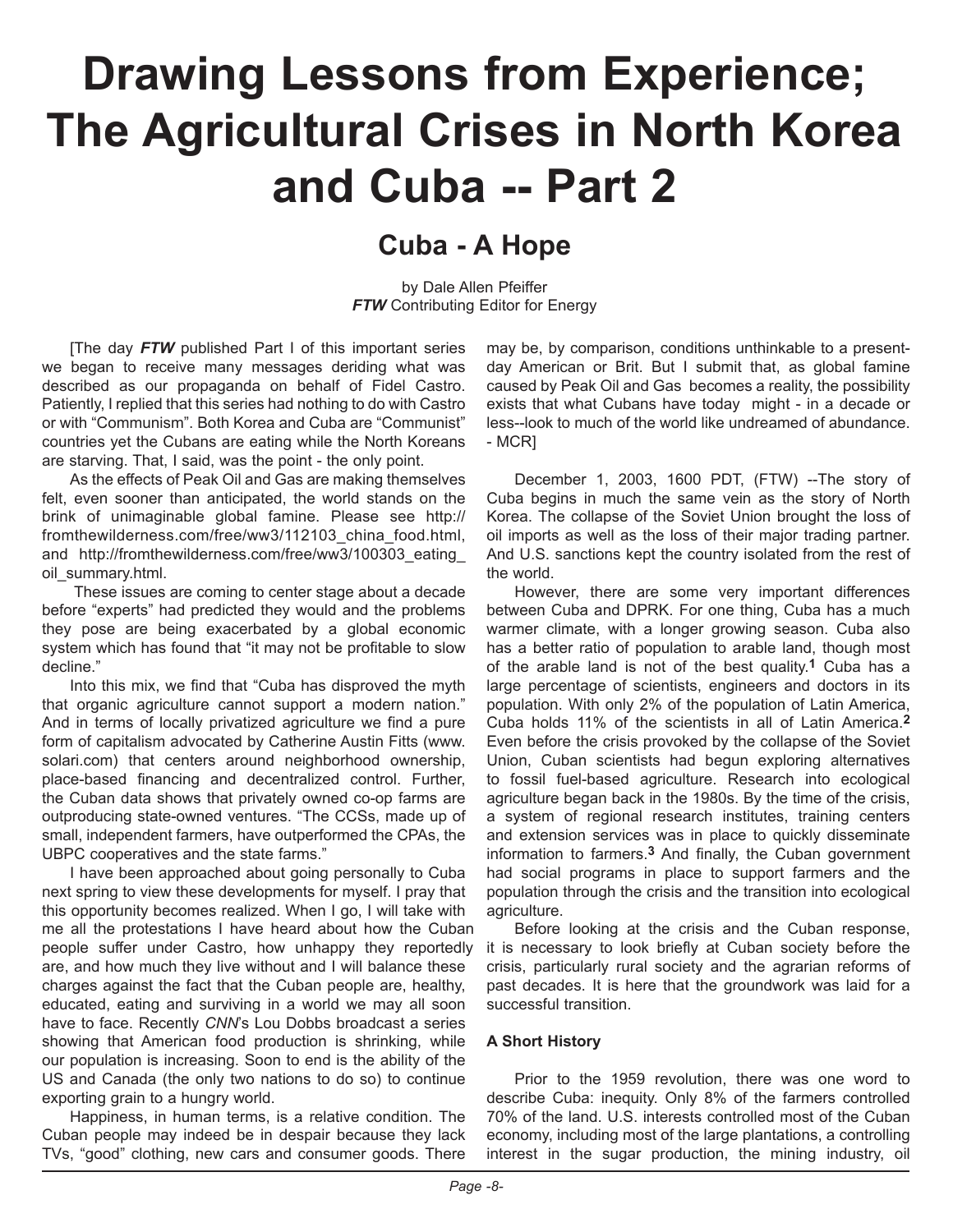refineries, electrical utilities, the communications system, and many of the banks.**4**

The majority of the rural labor force consisted of landless, seasonal workers without schooling, healthcare, electricity or running water. They earned their living during only three months of the year, at planting time and at harvest. Rural workers were lucky to earn one-quarter of the national income.**5**

At the time of the revolution, most of the wealthy landowners fled to the United States. Their former holdings were expropriated and given over to the laborers. Minor Sinclair and Martha Thompson provide a vivid illustration of this transformation in their portrait of Ciego de Avila.**6**

The province of Ciego de Avila encompasses what was formerly the Las Navajas estate. The estate had been owned by Alfredo and Horacia Arbutio, two brothers who ran their holdings with an iron fist. The brothers ruled over the local peasantry, and meted out a very harsh justice that included beatings and punishment for those who collected firewood on the estate. The peasantry had no schools, no healthcare, and no electricity. There weren't even roads to bring them these amenities. They were starved and sick.

The Arbutio brothers fled to the U.S. at the time of the revolution. Alfredo became a founding member of the Cuban-American National Foundation. The former sharecroppers, 62 families, expropriated the land. They formed the Jose Marti Cooperative, and the new government provided them with technical training, supplies, guaranteed markets, and crop insurance.**7**

Members of the cooperative--sons and daughters of former sharecroppers--have university degrees in agriculture, computers, teaching, engineering and other subjects. The cooperative now supports a school, a clinic and a pharmacy. In the next generation, many children have plans to become doctors and nurses. And, considering that Cuba's medical training program is among the best in the world, it is highly likely that these plans will come to fruition.

The Cuban revolution has been followed by three periods of agrarian reform, first in 1959, secondly in 1963, and finally the current land reform of the 1990s. The first reform limited private land owning to 1,000 acres. This resulted in a tripling of the number of small farmers and in the establishment of state farms to replace the large plantations. The second agrarian reform further limited private land ownership to 165 acres per person.**8** The land reform of the 1990s would be more properly called a controlled privatization. We will discuss that later.

By 1965, state farms controlled 63% of the arable land, and over 160,000 small farmers owned and worked an additional 20% of the arable land.**9** The small farmers joined farmer associations, Credit and Service Cooperatives (CCSs) and Agricultural Production Cooperatives (CPAs), which together controlled 22% of the arable land. The CCSs and CPAs are, in turn, confederated in the National Association of Small Producers (ANAP), which provides training and a number of services to its members, and negotiates with the government for prices and credit. ANAP members produce 52% of the vegetables grown in Cuba, 67% of the corn, and 85% of the tobacco.**10** Another 20,000 small farmers own their

land independently of cooperatives. These unaffiliated private farmers own about 1% of the arable land.**11**

The agrarian reforms succeeded because the government was truly intent on a redistribution of the wealth and a more equitable society. Farmers and cooperatives were supported with low-interest credit, stabilized prices, a guaranteed market, technological assistance, transport and insurance. The government also enacted laws that prevented the reconcentration of land, effectively preventing former plantation owners from slowly buying back their estates. The revolution took back control of Cuba from the U.S.; laws were enacted to ban foreign ownership of property. Cuba's isolation did, in fact, have some positive benefits in that it allowed them to affect their social transformation without outside intervention. And finally, the population was educated and provided with decent health care.

By the 1980s, Cuba had surpassed most of Latin America in nutrition, life expectancy, education and per capita GNP. The literacy rate was an astonishing 96%, and 95% of the population had access to safe water.**12** Cubans achieved a large degree of equity and industrialization through a trade regime that was highly import-dependent.

From the time of the revolution to the 1980s, Cuban agriculture became more mechanized than any other Latin American country. Despite the fact that Cuba was a highly industrialized country which manufactured everything from pharmaceuticals to computers, sugar was their major export. By the end of the 1980s, state-owned sugar plantations covered three times more farmland than did food crops. Sugar and its derivatives constituted 75% of Cuba's exports, sold almost exclusively to the Soviet Union, Eastern and Central Europe and China.**13** 

However, because Cuban agriculture was overwhelming dedicated to sugar, tobacco and citrus, the country had to import 60% of its food, all from the Soviet bloc. Cuba also imported most of its oil, 48% of its fertilizer, 82% of its pesticides, 36% of its animal feed for livestock, and most of the fuel used to produce sugar.**14** Although this system of imports and exports had allowed Cuba to modernize and raise the standard of living and the quality of life for all residents, its dependence upon the Soviet Union and the agricultural focus on sugar production left the country extremely vulnerable should anything happen to its major trading partner.

## **Crisis**

The first few years after the Soviet Union collapsed had a severe impact upon Cuba. The crisis was compounded by the U.S., which tightened its already stringent economic blockade. The U.S. economic sanctions increased the suffering of the Cuban people. Throughout the worst years of the crisis, 7,500 excess deaths per year can be directly attributed to the U.S. sanctions.**15**

Almost overnight, Cuba lost 85% of its trade. Fertilizer, pesticide and animal feed imports were reduced by 80%.**16**  Imports of fertilizer dropped from 1.3 million tons per year to 160,000 tons in 2001. Herbicide and pesticide imports dropped from a combined 27,000 tons to 1,900 tons in 2001.**17** And petroleum supplies for agriculture were halved.**18**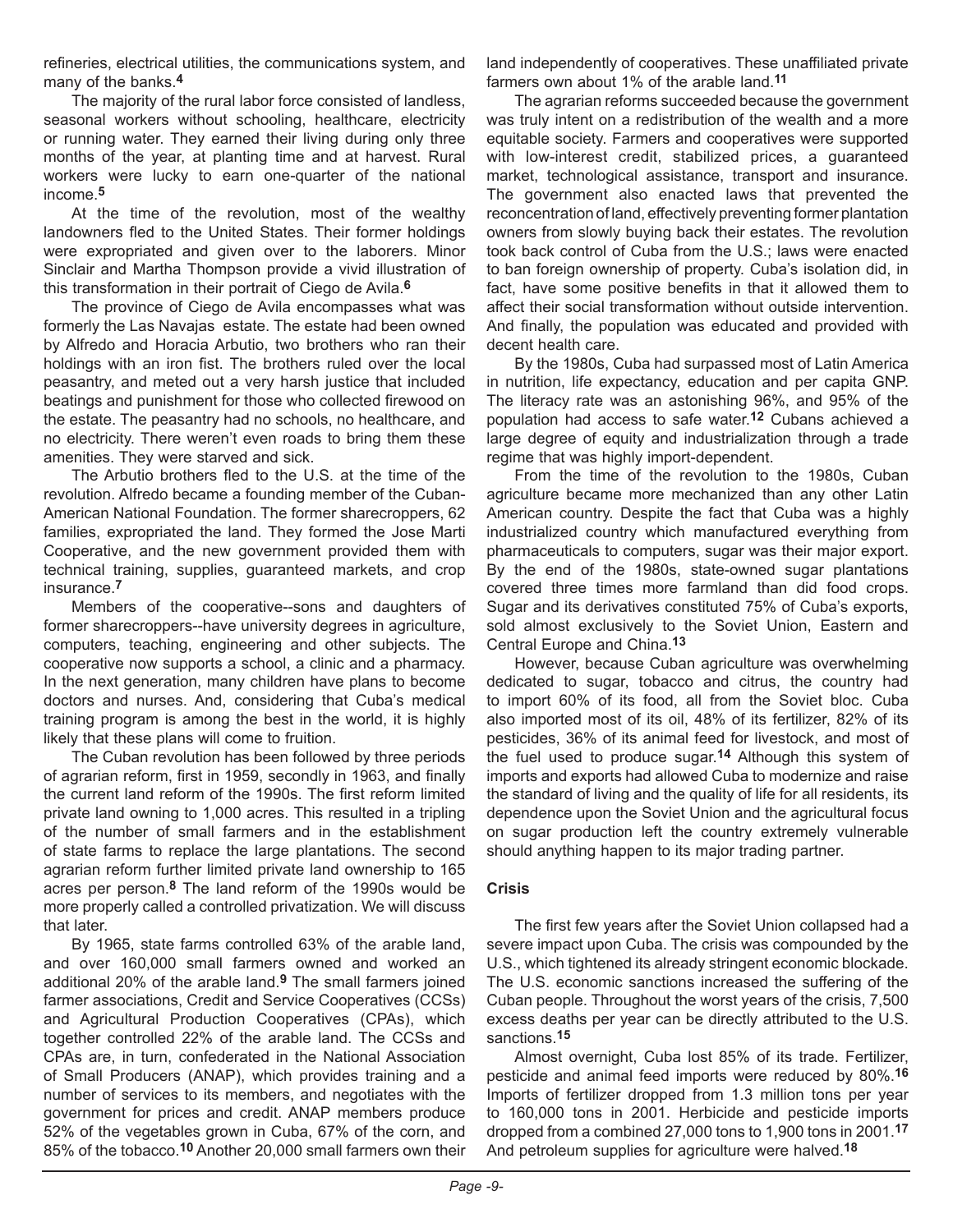## Cuba's Dependence on Imported Food, pre-1990

Imported foods accounted for 57 percent of Cubans' total caloric intake.

| Food                                    | <b>Percentage of Food</b><br>Imported |  |
|-----------------------------------------|---------------------------------------|--|
| Beans                                   | 99                                    |  |
| Oil and lard                            | 94                                    |  |
| Cereals                                 | 79                                    |  |
| Rice                                    | 50                                    |  |
| Milk and dairy                          | 38                                    |  |
| Animal feed                             | 36                                    |  |
| Meat                                    | 21                                    |  |
| Fruit and vegetables                    | $1 - 2$                               |  |
| Roots and tubers                        | $\theta$                              |  |
| Sugar                                   | $\theta$                              |  |
| Source: Rosset and Benjamin<br>1993:10. |                                       |  |

Cuba's Access to Selected Imports in 1989 and 1992

| <b>Item</b>                          | 1989           | 1992               | Percentage<br><b>Decrease</b> |
|--------------------------------------|----------------|--------------------|-------------------------------|
| Animal feeds                         | 1,600,000 MT   | 475,000 MT         | 70                            |
| Fertilizer                           | 1,300,000 MT   | 300,000 MT         | 77                            |
| Petroleum                            | 13,000,000 MT  | 6,100,000 MT       | 53                            |
| Pesticides                           | US\$80,000,000 | $>$ US\$30,000,000 | 63                            |
| Source: Rosset and Benjamin 1993:17. |                |                    |                               |

*from* World Resources 2000- 2001--People and Ecosystems: The fraying web of life. http://www.wri.org/ wr2000/pdf\_final/wr2000.zip

Food imports (which had once accounted for 60% of the food consumed in Cuba) were also halved.**19** And by 1994, agricultural production had dropped to 55% of the 1990 level.**20** Per capita daily caloric intake dropped from 2,908 calories in 1989 to 1,863

calories in 1995, a decrease of 36%. Protein intake decreased by 40%,**21** and dietary fats dropped 65%.**22** There are estimates that the average Cuban lost 20 pounds by 1994.**23** Undernourishment jumped from less than 5% to over 20%, the largest increase in undernourished people in all of Latin America during the 1990s.**24**

Two government policies are credited with preventing the crisis from reaching emergency levels: food programs targeting particularly vulnerable populations (the elderly, children, and pregnant and lactating mothers), and the food distribution ration card which guaranteed a minimum food provision for every citizen (albeit greatly reduced from former levels). This government-maintained safety net kept the crisis from reaching depths comparable to North Korea, while giving the country breathing space to redesign its agricultural sector to meet the challenge.

The agrarian reforms of the mid-1990s were the key to recovering from the food crisis, but they could not have worked without the earlier agrarian reforms and without an educated and modernized peasantry unique in Latin America. The Cuban miracle is the product of a people with vision and solidarity.

## **The Cuban Miracle**

The Cuban economy had to recover from the loss of its closest trading partner, the Soviet Union.

Cuban GNP has grown every year since 1995. There have been solid gains in employment, productivity and exports. Fruit

production has returned to its 1989 level (and even surpassed it in the case of plantains). Vegetables and tubers for domestic consumption have seen a prodigious increase in production. Food intake has climbed to 2,473 calories and 51.6 grams per person, a 33% increase over caloric intake in 1994.**25** Observers the world over have pronounced the Cuban efforts a success. Single handedly, without help from either the World Bank or the IMF (and in total contrast to the normal World Bank and IMF reform policy), Cuba has disproved the myth that organic

agriculture cannot support a modern nation. Agrarian reform in the 1990s centered on a new system of sustainable agriculture, the development of healthy markets, and the privatization and cooperatization of the unwieldy state farms.

For decades, scientists had been aware of the negative effects of industrialized agriculture. Soil erosion and mineral depletion had been a marked problem in Cuba. Before the crisis of the 1990s took place, scientists had already developed organic and ecological methods of farming. Following the crisis, the Cuban government embraced these new methods and promoted them with new agrarian policies.

The task was to convert the nation's agriculture from high input, fossil fuel-dependent farming, to low input, self-reliant farming. Farmers did this by first remembering the techniques that their ancestors had used before the advent of industrial agriculture--techniques like intercropping and manuring. Secondly, farmers used new environmental technologies offered as the result of scientific development--technologies such as biopesticides and biofertilizers. Biopesticides developed the use of microbes and natural enemies to combat pests, along with resistant plant varieties, crop rotation, and cover cropping to suppress weeds. Biofertilizers were developed using earthworms, compost, natural rock phosphate, animal manure and green manures, and the integration of grazing animals. To replace tractors, there was a return to animal traction.**26**

## **Basic Units of Cooperative Production (UBPCs)**

The large state farms were incompatible with this new paradigm. Agroecological farming simply does not work on a large farm. In industrial farming, a single technician can manage thousands of acres without intimate knowledge of the land he is overseeing. A few random observations will provide him with all the input he needs to write out instructions for the application of a particular fertilizer formula or pesticide to be applied with machinery over the entire area. However, in agroecological farming, the farmer must be intimately familiar with every patch of soil. The farmer must know where to add fertilizer, and where pests are harboring or entering the field. Smaller farms were easier to manage, and more compatible with sustainable agriculture.

In September 1993, the government instituted a new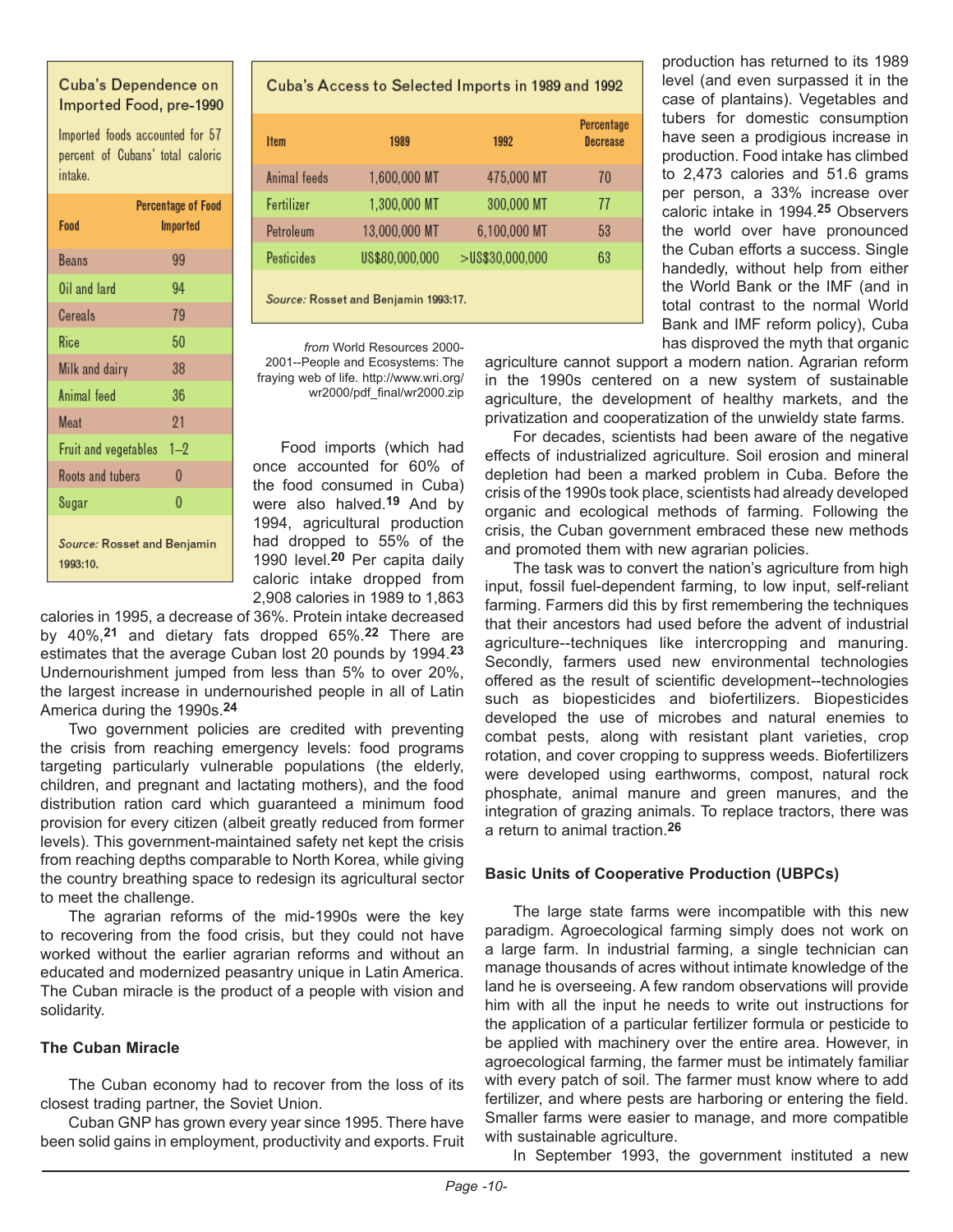program to restructure state farms as private cooperatives owned and managed by the workers. These new cooperatives were called Basic Units of Cooperative Production (UBPCs). The new program transferred 41.2% of the arable land--most of the state farms in the country--into 2,007 new cooperatives with a membership totaling 122,000 people.**27** To link the workers to the land, the cooperative owned the production and a member's earnings were based on his or her share of the cooperative's income. Members are compensated based on their productivity, not their timesheet. This provides a greater incentive within the cooperative, yet allows the larger economies of scale, mechanization and collectivist spirit which the cooperatives offer.**28**

farms. And this achievement has come despite limited credit. As a result, the ANAP began a program in 1998 to strengthen the business side of the CCSs. CCS cooperatives are now allowed to open bank accounts, hire market representatives, and plan collectively. Once qualified as strengthened, a CCS gains the ownership of machinery and the ability to collectively market the goods of its members.**31**

## **Urban Agriculture**

Another bright spot in the reforms is urban agriculture, though this originated as a spontaneous development that



*Landholding in Rural Cuba in 1992 and 1997 from Cuba, Going Against the Grain: Agricultural Crisis and Transformation*; Chapter 3, Reforming Cuban Agriculture. http://www.oxfamamerica.org/pdfs/cuba/reformingag.pdf

Although the government retains ownership of the land, the UBPCs are granted a free lease to the land. The government then contracts with the UBPCs on which crops to grow and the amounts. On the basis of these contracts, the government sells the necessary agricultural inputs to the UBPCs.

The new system has not been enacted without problems. Most notably, there is friction between the UBPCs and the local officials of the Ministry of Agriculture, who still behave as though they are in control of the cooperatives. However, the trend is clearly heading toward greater autonomy for the cooperatives.

## **Private Farming**

The holdings of private farmers have also grown in the last decade. Since 1989, the government has turned over nearly 170,000 hectares of land to private farmers.**29** Although the government retains title to the land, private farmers and CPAs can farm the land rent-free for an indefinite period of time. Many Cubans now view farming as an opportunity. Many families have left the cities to become farmers. The ANAP claims that its membership expanded by 35,000 from 1997 to 2000.**30** The new farmers tend to be young families (many of them college educated), early retirees, or workers with a farming background.

The CCSs, made up of small, independent farmers, have outperformed the CPAs, the UBPC cooperatives and the state was later backed by official policy. Today, half of the produce consumed in Havana is grown in urban gardens. And urban gardens produce 60% of the vegetables consumed in all of Cuba. Urban gardens provide 215 grams of vegetables per day per person for the entire population.**32**

Neighborhood gardens and community horticultural groups not only produce food for their members, they donate produce to schools, clinics and senior centers, and still have enough excess produce to sell in the neighborhood. Neighborhood markets sell produce at well below the cost of the larger community markets, providing fresh vegetables for those who cannot afford the higher prices. By the beginning of the year 2000, there were 505 vegetable stands functioning, with prices from 30% to 50% of the prices at farmers' markets.

Recognizing the potential of urban agriculture, in 1994 the government created an urban department in the ministry of Agriculture. The Urban Agriculture department formalized growers' claims upon vacant lots and legalized the growers' rights to sell their produce. The department has acted to support and promote urban agriculture without attempting to impose its authority upon the movement. Laws require that urban produce be completely organic, and ban the raising of livestock in urban areas. Resolution 527/97 provides all residents with up to one-third of an acre of vacant land on the edge of the major cities. By the beginning of the year 2000, more than 190,000 people had applied for and received these personal lots.**33** The government has also opened a number of neighborhood agricultural stores to supply organic inputs and extension services.

Gardeners are empowered by their efforts while working to provide food for themselves and their neighbors. As one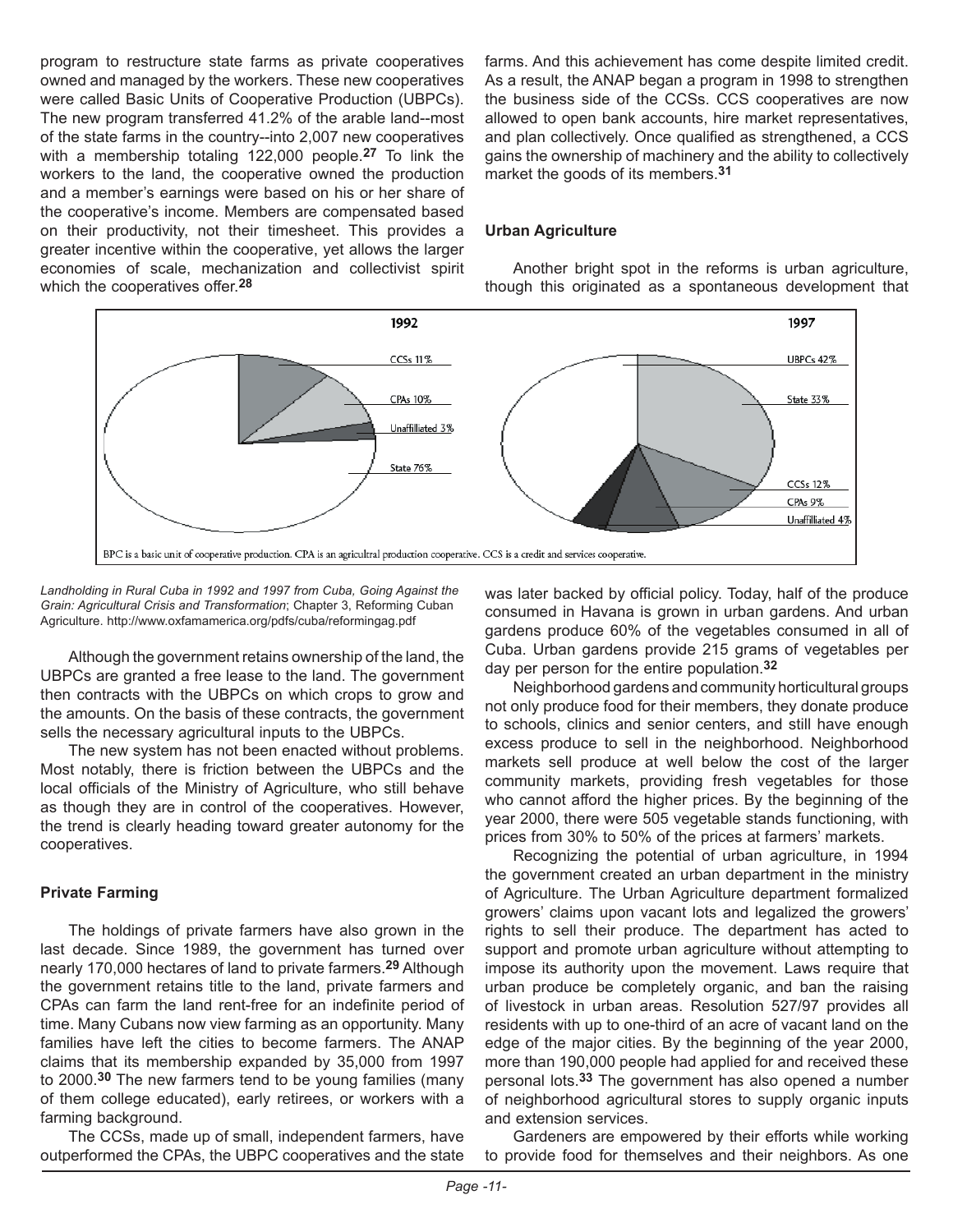urban gardener said, "We don't have to wait for a paternalistic state to do things for us. We can do it for ourselves."**34**

There are many diverse forms of gardening, referred to collectively as urban gardening. The most common are organóponicos, which farm raised beds of organic material, utilizing biological pest control and organic fertilizer. Some organóponicos even have micro-jet irrigation and mesh shading. Organóponicos are highly productive, yielding anywhere from 6 to 30 kilograms of produce per square meter.**35**

## **Agricultural Markets**

In the month of October, 1994, the Cuban government opened 121 agricultural markets throughout the country.**36** An immediate consequence was that the black market in basic food items virtually disappeared. Food prices in the open market were a good deal less than the black market. The free markets also quickly demonstrated that they led to increased production and spurred higher quality and greater diversity in produce.

However, over time, supply and demand pricing did result in rising food prices. By the year 2000, food purchases could take up as much as 60% of the average Cuban salary. The poor and the elderly turned to urban vegetable stands offering produce from urban gardens.

Studies have shown that the major culprits in rising market prices were the distributors. The lack of fuel in Cuba has resulted in severe transportation shortages. The few people who did own trucks colluded to pay little to the farmers, and then charge high prices to the vendors. Some distributors have gained profits of as much as 75%.**37**

To combat this problem, the Ministry of Agriculture is giving used trucks to private cooperatives to allow them to bypass the distributors and ship their goods directly to market. The remaining state farms are also selling their produce at low prices in state agricultural markets, in an effort to drive down prices. The experiment in free agricultural markets has shown that there must be some government controls on price gouging and collusion.

#### **Results**

Though caloric intake has not yet reached the levels of the 1980s, few would dispute that domestic food production in Cuba has made a remarkable recovery. During the 1996-1997 growing season, Cuba attained its highest ever production level for ten of the thirteen basic items in the Cuban diet.**38** And in 1999, agriculture production increased by 21% over the previous year.**39**

Production of tubers and plantains more than tripled from 1994 to 1999.

Vegetable production doubled from 1994 to 1998, and then doubled again in 1999.

Potato production increased 175% from 1994 to

1998.

- Cereal production rose 183% from 1994 to 1998.
- Bean yields increased 60% from 1994 to 1999.
- Citrus production increased 110% from 1994 to 1999.**40**

Comparing food production to 1989 levels is not quite so favorable, but still impressive.



*from* Cuba, Going Against the Grain: Agricultural Crisis and Transformation, http://www.oxfamamerica.org/pdfs/cuba/newmodel.pdf

Animal protein production still remains close to depressed 1994 levels. This is partially because the market reforms do not apply to meat, eggs and milk, which are not easily sold in farmers' markets. Likewise, the agroecological model is not so easily applied to animal production. But the biggest factor keeping animal protein production down is the fact that the transition from industrial animal breeding to sustainable, ecologically feasible animal breeding must proceed at a much slower pace than the similar transition in agriculture.

Exports are still considerably lower than 1989 levels. Only citrus exports have reached the 1989 level. Coffee and tobacco exports still lag behind, and sugar exports are only a fraction of 1989 levels.**41** In the case of sugar production, U.S. embargoes and the low price of sugar on the world market are acting to keep sugar production depressed. But the Cuban government is formulating plans to increase sugar exports in the effort of bringing in much needed foreign revenue and investment.

Aside from restoring export levels and animal protein production, the future of the new Cuban agricultural model faces three challenges: reconciling price distortions between the U.S. dollar and the Cuban peso, reconciling state control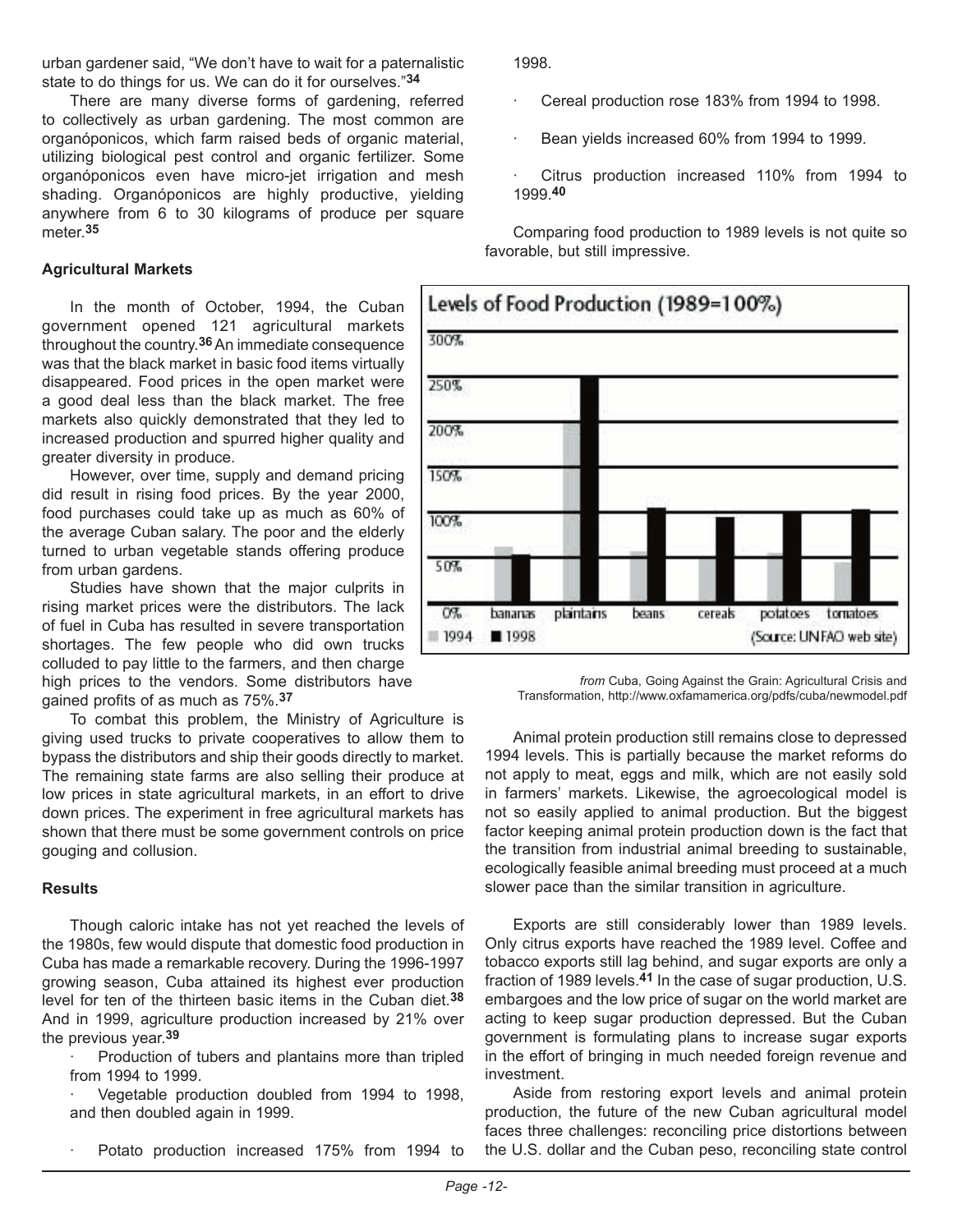and private initiatives, and overcoming limits to the ecological model. Concerning this latter challenge, agroecological farming requires more land and more labor than industrial farming. While Cuba does have the land base to continue agricultural expansion, rural areas have experienced a labor shortage. Only 15% of the Cuban population lives in the countryside.**42** The agricultural sector has been able to reverse the rural-to-urban migration and attract the necessary workforce, but nobody is certain how long this reversal will continue. And then there is the uncertain balance between farm labor requirements, the higher caloric intake necessary for busy farmhands, and agricultural production.

The new Cuban model of agriculture faces many challenges, both internally and externally, but that does not diminish its current success. And there are many analysts who feel that the Cuban experiment may hold many of the keys to the future survival of civilization.

## **Conclusion**

The World Bank has reported that Cuba is leading nearly every other developing nation in human development performance. Because Cuba's agricultural model goes against the grain of orthodox economic thought, the World Bank has called Cuba the "anti-model." Senior World Bank officials have even suggested that other developing countries should take a closer look at Cuba.**43** This despite that fact that the Cuban model flies in the face of the neoliberal reforms prescribed by both the World Bank and the IMF.

Indeed, currently the fastest growing Cuban export is that of ideas. Cuba now hosts a number of visiting farmers and agricultural technicians from throughout the Americas (excluding the U.S.), and elsewhere. Cuban agriculture experts are currently teaching agroecological farming methods to Haitian farmers. Ecologists as well as agricultural specialists are finding great promise in the idea that biodiversity is not just a conservation strategy, but production strategy.

As declining fossil fuel production impacts civilization, Cuba may find itself in a position to help lead the world into sustainable agriculture. Currently, few countries are willing to invest in human capital and infrastructure the way that Cuba has, but hopefully this will change in the years ahead.

Resistance to Cuban-style agricultural reform would be particularly stiff in the United States. Agribusiness will not allow all of its holdings and power to be expropriated. Nor is the U.S. government interested in small farms and organic agriculture. The direction of U.S. agriculture is currently towards more advanced technology, greater fossil fuel dependency, and less sustainability. The ability of small farmers and urban gardens to turn a profit is effectively drowned out by the overproduction of agribusiness.

However, now is the time for people to study agroecology (and permaculture as well), with an eye towards implementing this technology, once declining fossil fuel production sparks a crisis in industrial agriculture. Our survival will depend upon our ability to implement these ideas once the current technology has failed. The North Korean example shows that the alternative is unthinkable.

- 1 *Cuba, Going Against the Grain: Agricultural Crisis and Transformation*; Chapter 3, Reforming Cuban Agriculture, Sinclair, M., and Thompson, M. *Oxfam America Report*, June 2001. http://www.oxfamamerica.org/pdfs/cuba/ reformingag.pdf
- 2 *Cuba: a Successful Case Study of Sustainable Agriculture*, Rosset, P. M. Chapter 12, pp 203-213, in *Hungry for Profit: The Agribusiness Threat to Farmers, Food, and the Environment*. Editors: Magdoff, F., et. al. Monthly Press Review, 2000. http://www.foodfirst.org/cuba/success.html
- 3 Op. Cit. See note 1.

--------

- 4 *Cuba, Going Against the Grain: Agricultural Crisis and Transformation*; Chapter 2, *Cuba's Distinction: Land Reform and a Modernized Peasantry*, Sinclair, M., and Thompson, M. *Oxfam America Report*, June 2001. http:// www.oxfamamerica.org/pdfs/cuba/distinction.pdf
- 5 *Household Incomes in Cuban Agriculture: A Comparison of the State*, Co-operative and Peasant Sectors, Deer, C. D., et al. In *Development and Change*, Vol. 26. Blackwell Publishers, 1995.
- 6 Op. Cit. See note 4.
- 7 Ibid.
- 8 Ibid.
- 9 Ibid.
- 10 Ibid.
- 11 Ibid.
- 12 *World Resources 2000-2001--People and Ecosystems: The fraying web of life*. Prepared by The United Nations Development Programme (UNDP), The United Nations Environment Programme (UNEP), The World Bank, and The World Resources Institute. UNDP, September 2000. http://www.wri.org/wr2000/pdf\_final/wr2000.zip
- 13 Ibid.
- 14 Ibid.
- 15 *Cuba, Going Against the Grain: Agricultural Crisis and Transformation*; Chapter 1, The Food Crisis in Cuba, Sinclair, M., and Thompson, M. *Oxfam America Report*, June 2001. http://www.oxfamamerica.org/pdfs/cuba/ foodcrisis.pdf
- 16 Op. Cit. See note 12.
- 17 Op. Cit. See note 15.
- 18 Op. Cit. See note 12.
- 19 Ibid.
- 20 Op. Cit. See note 15.
- 21 Ibid.
- 22 Op. Cit. See note 12.
- 23 Op. Cit. See note 15.
- 24 Op. Cit. See note 12.
- 25 *Cuba, Going Against the Grain: Agricultural Crisis and Transformation*; Chapter 3, Reforming Cuban Agriculture, Sinclair, M., and Thompson, M. *Oxfam America Report*, June 2001. http://www.oxfamamerica.org/pdfs/cuba/ reformingag.pdf
- 26 Op Cit. See note 12.
- 27 Op. Cit. See note 25.
- 28 Ibid.
- 29 Ibid.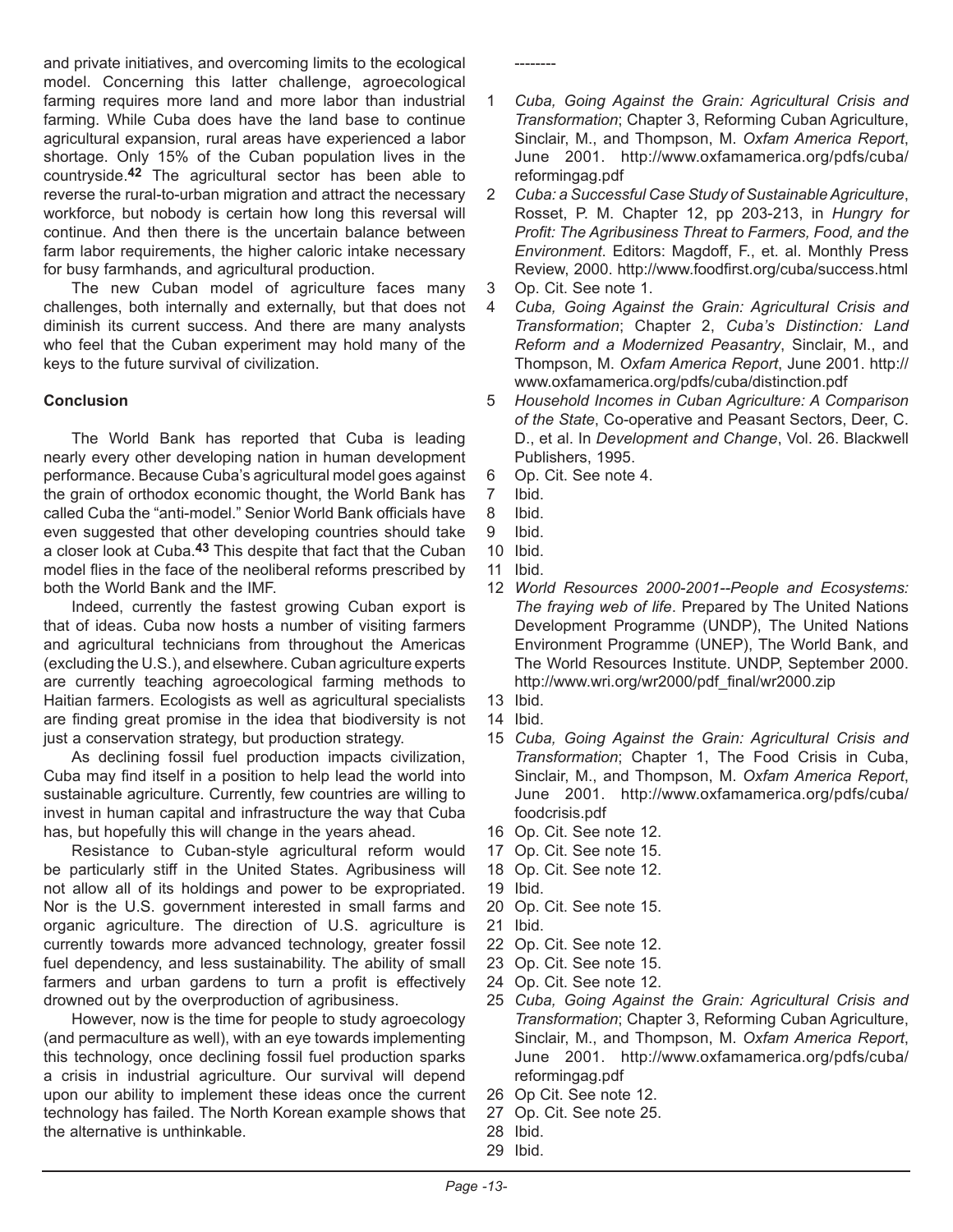30 Ibid. 31 Ibid. 32 Ibid. 33 Ibid. 34 Ibid. 35 Ibid. 36 Ibid. 37 Ibid. 38 Op. Cit. See note 12. 39 *Cuba, Going Against the Grain: Agricultural Crisis and* 

*Transformation*; Chapter 4, a New Model of Cuban Agriculture, Sinclair, M., and Thompson, M. *Oxfam America Report*, June 2001. http://www.oxfamamerica. org/pdfs/cuba/newmodel.pdf

- 40 Ibid.
- 41 Ibid.
- 42 Ibid.
- 43 "Learn from Cuba," Says the World Bank. *Interpress Service*, 5/1/2001.

## **FITTS FIGHTS BACK**

by Michael C. Ruppert

November 6, 2003, 1100 PDT, (FTW) --For more than seven years former Assistant Secretary of Housing Catherine Austin Fitts has fought a defensive battle against orchestrated attempts to silence her, and keep her revelations of fraud and how money works in the federal government a secret from the American public. She has beaten every attempt to destroy her reputation and she has, in that fight, established conclusively that a "qui tam" whistleblower lawsuit filed against her company, along with government seizures of property, records, money and equity were complete fabrications woven from a whole cloth of no substance other than a desire to conceal crimes. No one, not even her closest friends, believed that Fitts would survive the ordeal and fight the government to a standstill. Yet she did. Fitts and her firm, The Hamilton Securities Group, had almost become an object lesson for the axiom that "no good deed goes unpunished".

A qui tam is a lawsuit that citizens, also referred to as " relators" or "whistleblowers," bring on behalf of the federal government against companies or persons whom they allege use government funds fraudulently. Such lawsuits are authorized by the Federal False Claims Acts. Those who file qui tams are allowed to receive a percentage of the money that the government makes on the lawsuit.

Fitts is now preparing to take the field as an attacker rather than a defender, and the private company that started the whole mess in 1996, Ervin & Associates, has reason to be concerned. Fitts and her lawyers have been able to document repeated wrongdoing by the government that Fitts argues was carried out in collaboration with Ervin. This includes efforts to falsify evidence against Hamilton after investigators seized Hamilton's offices and destroyed software tools and databases allowing communities -- through the Internet -- to conform to HUD and government data on mortgage and mortgage-backed securities with street level data in their community. http://www.metroactive.com/papers/ sonoma/09.05.02/fitts-0236.html

**FTW** readers have long been familiar with Fitts who served as Assistant Secretary of Housing in the Bush I administration and previously as a Managing Director of the Wall Street investment bank Dillon Read. She is, in our

opinion, an economic Michelangelo whose gift is demystifying the way money works, and allowing ordinary people to see just how corrupt the financial system is. In fact, aside from uncovering massive financial fraud when Hamilton served as a HUD consultant in the mid-nineties, perhaps Fitts' greatest offense was to develop software tools using single black mothers – judged unemployable and untrainable by Washington and New York elites – to bring transparency to the ways that government credit programs worked in local communities.

All government-initiated investigations and actions against Fitts and Hamilton, including criminal investigations by HUD and the Department of Justice, have been dropped resulting in complete exoneration. No criminal or civil charges were ever filed. HUD's decision to end its continuing investigation of Hamilton occurred in 2001 after the unexpected resignation of the HUD Inspector General, Susan Gaffney, following an expose of the targeting of Fitts by Paul Rodriguez of *Insight Magazine*.

http://insightmag.com/main.cfm/include/detail/ storyid/210955.html

http://www.freerepublic.com/forum/a3b4618db37fe.htm

On October 29, a suit brought by Fitts against Ervin, a HUD contractor that filed the initial civil suit, begins trial in US district court in Washington, DC. In a move considered advantageous to Fitts and her legal team, the original whistleblower suit (which has already been discredited) has been combined into one case with her suit. Early next year, in the US Court of Claims in Washington, a separate legal action filed by Fitts will begin, to secure the return of \$2.5 million in cash, proprietary software and property, and the restoration of as much as \$200 million in equity and lost work. Then-HUD Secretary Andrew Cuomo cancelled all HUD contracts with Hamilton following Ervin's unfounded allegations.

Fitts has compiled evidence, and intends to demonstrate in court, that Ervin – a longtime player in unprofitable (for the taxpayers) servicing of defaulted mortgages -- has engaged in an unfounded legal persecution of Fitts. While the HUD mortgage sales conducted by Hamilton were widely considered an award-winning example of government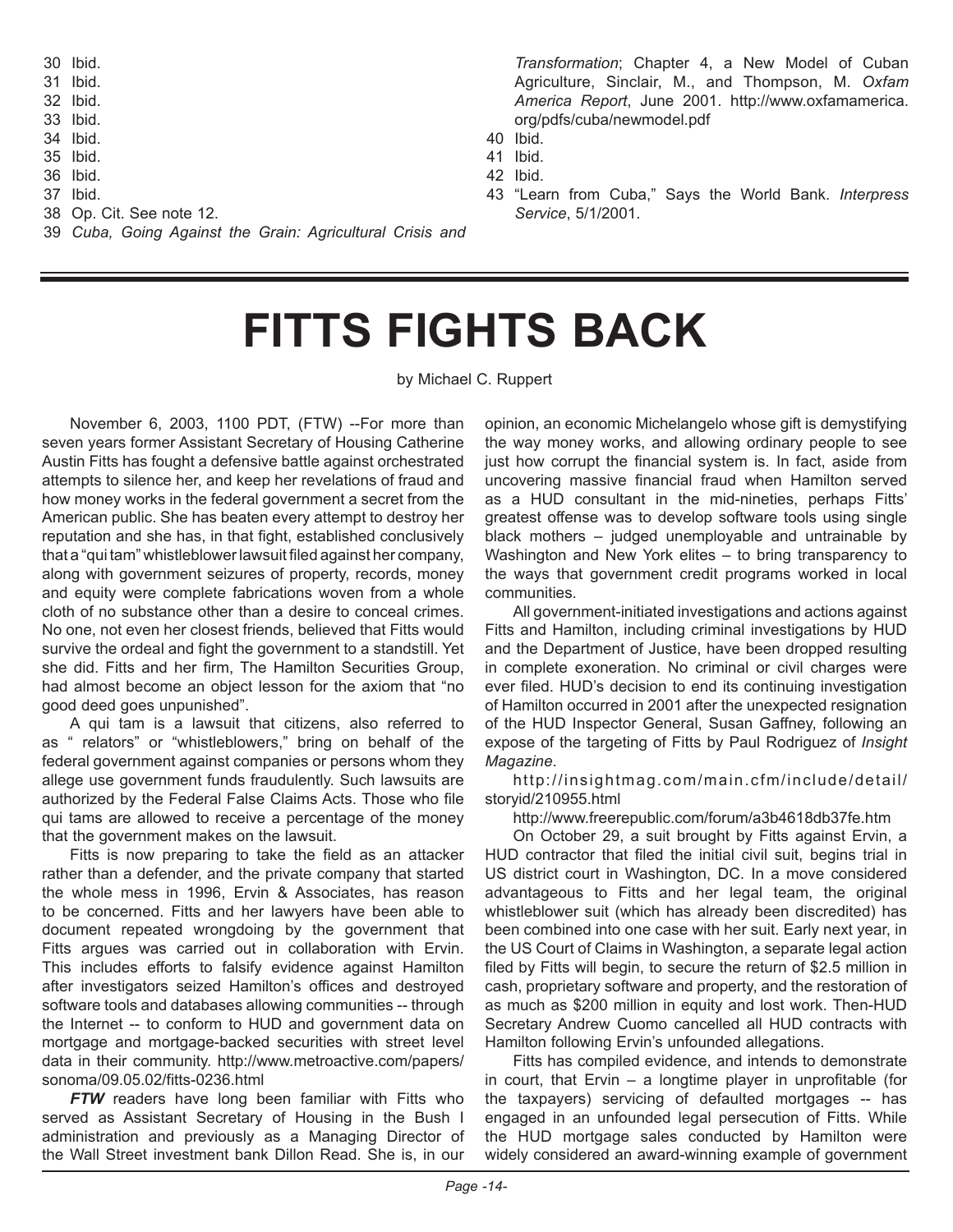reengineering, those who had previously made money on the transfer and servicing of mortgages and properties at below market prices were upset with the more transparent and competitive way of doing business. It seems that Hamilton's work uncovered some huge slush-fund operations.

Hamilton (http://www.solari.com/about/ca\_fitts.html) was widely credited for saving \$2.2 billion for the FHA Fund at HUD. Hamilton was also praised for helping HUD generate savings by raising recovery rates on HUD-defaulted mortgages from 35% to 70-90% through innovative and highly successful sales of HUD mortgages. Hamilton had been chosen by competitive contract under Secretary Henry Cisneros during the Clinton Administration.

Instead of being rewarding, Fitts' work and commitment to transparency made her the target of one of the most insidious and unfounded legal persecutions ever known. She has also endured physical harassment, endless audits, surveillance and intimidation of her staff, and was nearly forced into bankruptcy.

The original presiding judge on Ervin's qui tam suit during the period when a 60 day investigation period was extended under seal for four years, despite no evidence of any wrongdoing, was Judge Stanley Sporkin, former head of the SEC enforcement division and general counsel of the CIA under William Casey in the Reagan Administration. This allowed the government to keep Fitts records and data under absolute control. http://www.solari.com/media/SporkinBio.html

The compelling history of Fitts' work is located at: http:// www.scoop.co.nz/mason/stories/HL0207/S00101.htm

Even after complete exoneration Hamilton still has not been paid the monies it is owed, Fitts has sold most of her personal property and still she continues to fight.

## **Ervin & Associates**

Ervin fought hard to keep its unfounded accusations alive after each new exoneration of Fitts and Hamilton, spinning one allegation after another, evolving and adopting numerous conspiracy theories. Still it was unable to produce any evidence of, or witnesses to, any wrongdoing even as the federal government spent hundreds of thousands of dollars to investigate anything Ervin could think of to allege. Ervin also paid substantial legal bills to keep its prosecution alive with ever-diminishing chances of success.

The source of Ervin's financing for such significant litigation and lobbying effort remains a mystery. In 1998, Secretary Cuomo awarded two Ginnie Mae contracts to Ervin & Associates that, according to HUD generated \$825,000 revenues. Secretary Cuomo also approved a \$2MM settlement with Ervin in 2000 on parallel litigation despite Ervin's failure to produce any evidence of wrongdoing. It appears that these contracts and awards effectively subsidized Ervin's futile efforts to make something stick against Hamilton.

## **Recent Developments – Follow The Lawyers!**

Recent decisions in pre-trial motions denied Ervin's efforts to bring the qui tam against Catherine Austin Fitts personally, and to claim a portion of the monies owed to Hamilton by the government. Ervin's qui tam attorney since 2000, Mark Polston, is a former member of the Department of Justice where he worked on qui tam suits. Polston recently withdrew from the case to accept a job in the enforcement area in the Department of Health and Human Services (HHS). He has been replaced by Joseph Hornyak of Sonnenschein, Nath & Rosenthal's Washington Office. http://www.sonnenschein. com/website/attorney.nsf/AllByDocID/D850BBBA9686BA808 625680F005279B9

Sonnenschein's website markets significant qui tam experience, including one Washington partner who is a former attorney with the Department of Justice specializing in health care fraud claiming 10% of the recoveries for his cases of the "\$6 billion in recoveries collected by the Department of Justice under the qui tam provisions of the False Claims Act in the seventeen years since the 1986 amendments to the statute."

Ervin & Associates was initially represented by Dan Hawke and Wayne Travell of Tucker, Flyer and Lewis. Mr. Hawke is the son of Jerry Hawke, then the Undersecretary of Domestic Finance at the US Treasury, the official responsible for the integrity of the federal credit and accounts. The FHA and Ginnie Mae mortgage finance programs at HUD represent approximately 30% of federal credit programs. Jerry Hawke currently serves as Comptroller of the Currency at the US Treasury where he recently promulgated regulations that would allow national banks to override efforts by state regulators to stop predatory lending practices.

http://www.ffiec.gov/exam/hawke.htm

http://www.commondreams.org/views03/1011-07.htm

Dan Hawke resigned from the case in 1999 to join SEC enforcement and Travell moved to Venable http:// www.venable.com/attorney.cfm?attorney\_id=363, where he continued to represent Ervin & Associates until the qui tam was dropped. Ervin & Associates then filed it independently, represented by Neil Gettnick of Gettnick & Gettnick in NY. Gettnick then withdrew and was replaced by Mr. Polston. It seems even some lawyers don't want to be involved with a questionable case.

Ervin & Associates and John Ervin are currently represented by Aaron Handelman and Micheal Freije of Eccleston & Wolf. http://www.ecclestonwolf.com/

Hamilton Securities is represented by Michael McManus and Ken Ryan of Drinker Biddle & Reath and Claude Goddard of Wickwire Gavin.

Litigation Documentation: http://www.solari.com/gideon

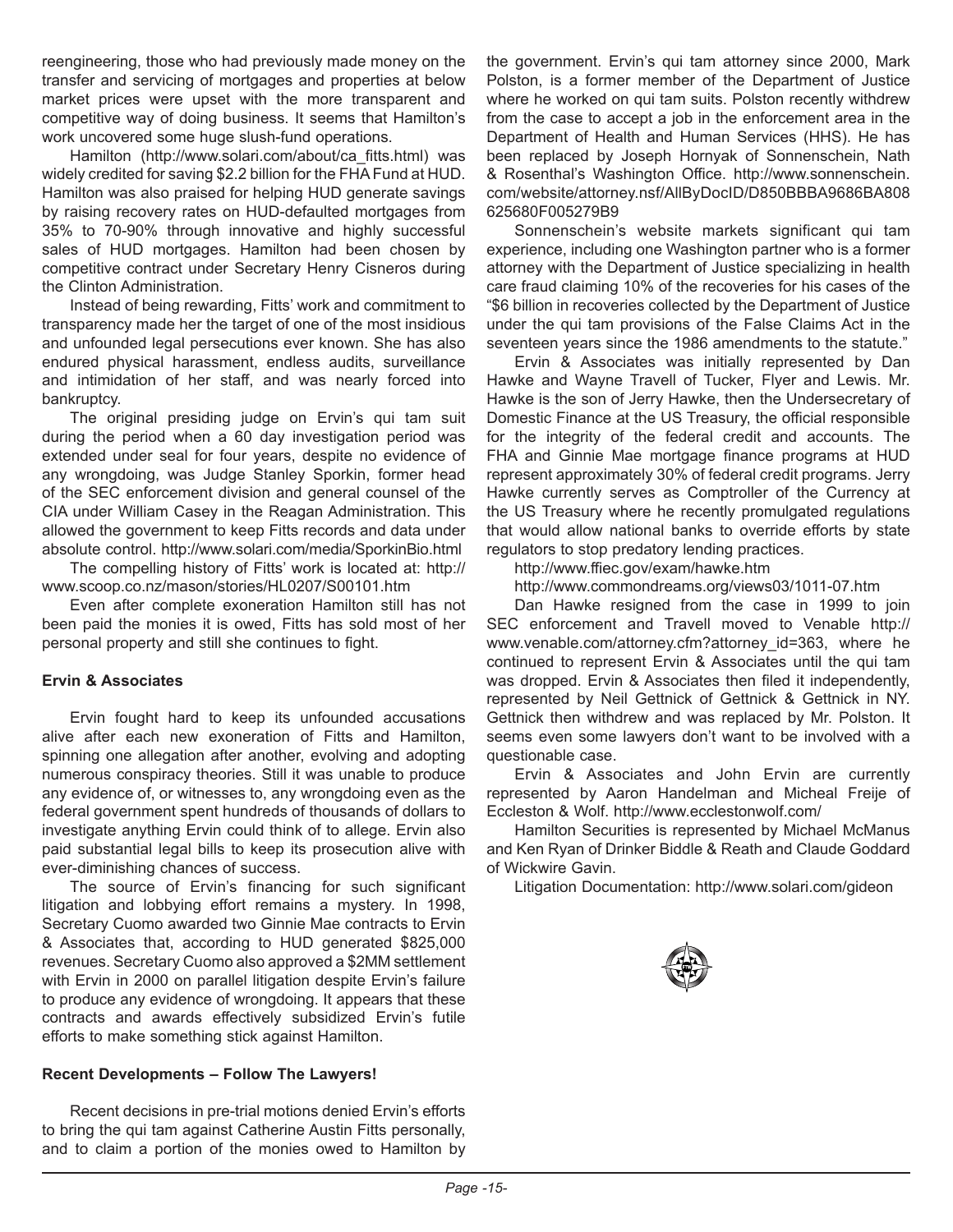## **MYSTERY SURROUNDS DEATH OF STATE DEPT. OFFICIAL**

## by Wayne Madsen (special to *From The Wilderness*)

November 20, 2003 (FTW), WASHINGTON -- In a case eerily reminiscent of the death of British Ministry of Defense bio-weapons expert, Dr. David Kelly, an official of the State Department's Bureau of Intelligence and Research Near East and South Asian division (INR/NESA), John J. Kokal, 58, was found dead in the late afternoon of November 7. Police indicated he may have jumped from the roof of the State Department. Kokal's body was found at the bottom of a 20 foot window well, 8 floors below the roof of the State Department headquarters near the 23rd and D Street location. Kokal's death was briefly mentioned in a *FOX News* website story on November 8 but has been virtually overlooked by the major media.

Interestingly, the *FOX* report states that State Department officials confirmed Kokal's death to The *Washington Post* yet the *Post* - according to an archive search - has published nothing at all about Kokal's death. A subsequent search revealed that the *Post* had made a short three-paragraph entry the death in the Metro section on November 7, 2003. However, the *Post* entry stated that Kokal did not work in intelligence and the story does not show up in the archives.

Kokal's INR bureau was at the forefront of confronting claims that Iraq possessed weapons of mass destruction. Washington police have not ruled out homicide as the cause of his death. Kokal was not wearing either a jacket or shoes when his body was found. He lived in Arlington, Virginia.

However, a colleague of Kokal's told this writer that the Iraq analyst was despondent over "problems" with his security clearance. Kokal reportedly climbed out of a window and threw himself out in such a manner so that he would "land on his head." At the time Kokal fell from either the roof or a window, his wife Pamela, a public affairs specialist in the Bureau of Western Hemisphere Affairs, was waiting for him in the parking garage. Mrs. Kokal had previously worked in Consular Affairs where she was involved in the stricter vetting of visa applicants from mainly Muslim countries after the Sept. 11 attacks.

*NEW!!*

State Department officials dispute official State Department communiqués that said Kokal was not an analyst at INR. People who know Kokal told the French publication Geopolitique that Kokal was involved in the analysis of intelligence about Iraq prior to and during the war against Saddam Hussein.

Another INR official, weapons expert Greg Thielmann, said he and INR were largely ignored by Under Secretary for Arms Control and International Security John Bolton and his deputy, David Wurmser, a pro-Likud neo-conservative who recently became Vice President Dick Cheney's Middle East adviser. Kokal's former boss, the recently retired chief of INR, Carl W. Ford, recently said that Bolton often exaggerated information to steer people in the wrong directions.

A former INR employee revealed that some one-third to one-half of INR officials are either former intelligence agents with the CIA or are detailed from the agency. He also revealed it would have been impossible for Kokal to have gained entry to the roof on his own. INR occupies both a Sensitive Compartmented Information Facility (SCIF) on the sixth floor that has no windows and a windowless structure on the roof that has neither windows nor access to the roof, according to the former official. The other windows at the State Department have been engineered to be shatter proof from terrorist bomb attacks and cannot be opened.

INR and other State Department officials report that a "chill" has set in at the State Department following Kokal's defenestration. A number of employees are afraid to talk about the suspicious death. It also unusual that The *Northern Virginia Journal*, a local Arlington newspaper, has not published an obituary notice on Kokal.

(Wayne Madsen, a frequent *FTW* contributor, is a former US Naval officer and intelligence analyst who is currently an author, freelance writer and commentator in Washington,  $D.C.$ )



## **"THE GLOBALIZATION of POVERTY and the NEW WORLD ORDER" by**

**Michel Chossudovsky** 

In this new and expanded edition of Chossudovsky's international best-seller, the author outlines the contours of a New World Order which feeds on human poverty and the destruction of the environment, generates social apartheid, encourages racism and ethnic strife and undermines the rights of women. The result as his detailed examples from all parts of the world show so convincingly, is a globalization of poverty.

BOOK \$19.95 + shipping & handling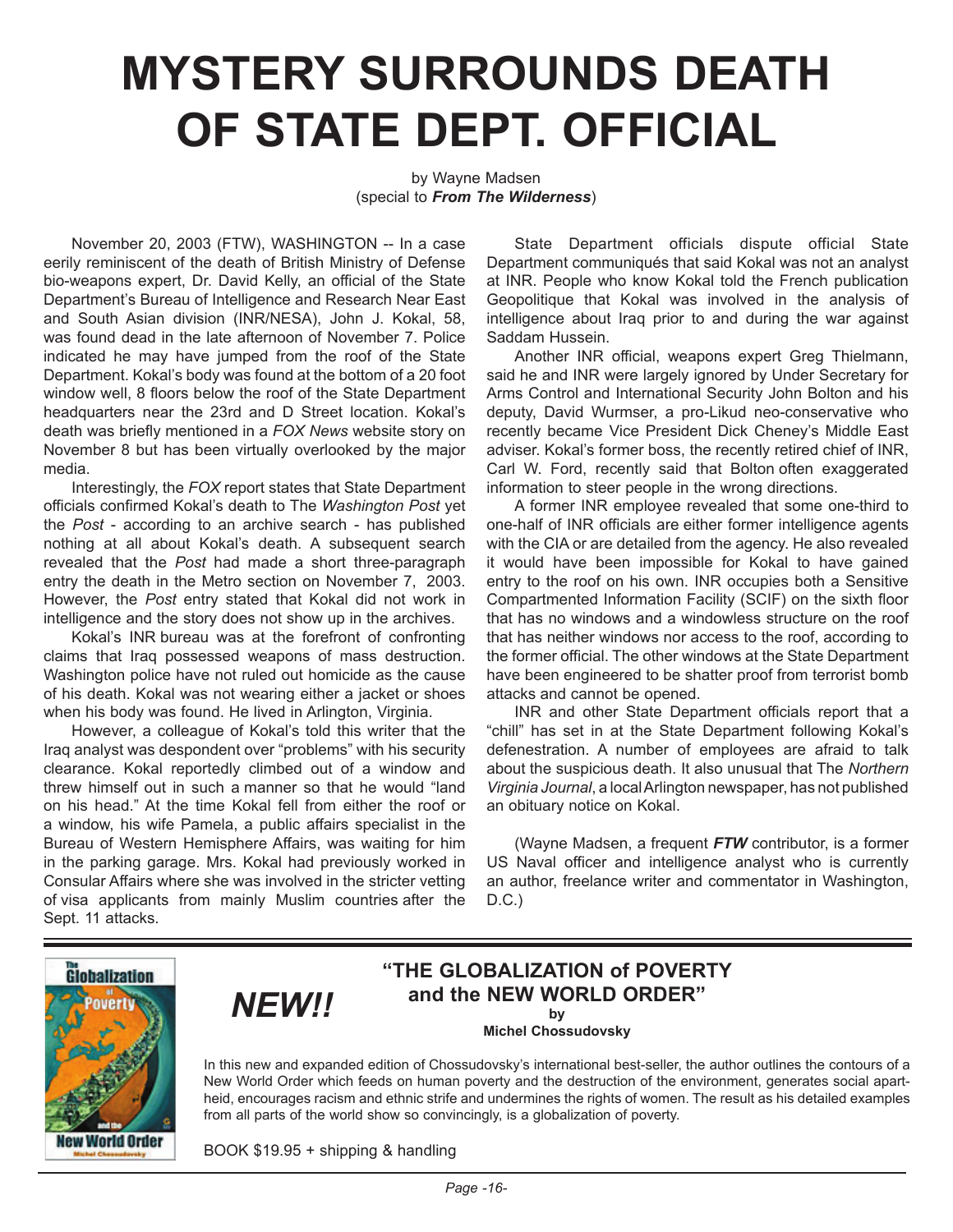## *(continued from page 1, The Kennedys)*

gridlock. Only by taking the actual text of the Warren Commission report, the photographs and medical records that have been released over the decades, and then comparing them, can a lone, crazed citizen arrive at any conclusions. Then, faced with 10,000 entries and the conventional wisdom created by a media machine that trades its stock on Wall Street, is dependent upon war profits (not to mention the laundering of \$600 billion a year in drug money) and which cooks its books, the citizen must choose a painful road less traveled, or the path of political and social correctness.

There's a big difference between JFK's front-to-back motion and the magic bullet. One cannot be nullified by a multitude of experts, and one has been. One was ignored (as far as I could tell) on the fortieth anniversary of JFK's assassination, and one was addressed ad nauseum and in often conflicting ways. The key is the experts and the amount of money, time and resources that can and will be brought to bear to gridlock the issue in the mind of the public.

Now go to *Google* and enter "World Trade Center Collapse". One finds 497,000 entries to read. Granted, not all of these discuss how the towers came down, but most of them do. No, I did not read each one of them. It took 40 years for the world to produce 10,000 entries on the magic bullet and just two years to produce 497,000 on the World Trade Center. If one enters "WTC Tower Collapse" -- a bit more specific -- one finds 22,900 entries in just two years; more than twice as many as for the magic bullet in one-twentieth the time. Almost all of these described *Google* entries are private web sites and not those of the major media.

As I have always said it would be, achieving definitive results to prove by using scientific research material that the WTC was brought down by something other than the air crashes, is a journalistic suicide mission if one measures success only as change accomplished in the political landscape.

The historical corollary to JFK's front-to-back motion is the collapse of WTC Building 7, which was not struck by an aircraft at all, and yet it collapsed faster than gravity would permit-- and perfectly within its own footprint. Inside that building were choice bits of history and evidence. Its tenants included the Internal Revenue Service, the Secret Service, the Securities and Exchange Commission, the Mayor's office of Emergency Management and the CIA's New York Station. (Source: http://www.serendipity.li/wot/7wtc.html) Nothing makes sense to explain the collapse of this building except controlled demolition. Yet go to *Google* again and enter WTC 7 and one finds more than 1,800 entries. In my opinion watching one film of the WTC 7 collapse says as much as JFK's front-to-back

movement. Please see http://www.wtc7.net/videos.html. It is inconceivable that this building was brought down by planes that hit buildings approximately a hundred yards away.

But are there common citizens who believe it?

I have painful and personal connections to the June 1968 assassination of John Kennedy's brother Robert. I have recorded those connections for all to see at http://www. fromthewilderness.com/free/pandora/rfk.html. Having known several of the great RFK researchers like Jonn Christian, Bill Turner, Jim Di Eugenio and Lisa Pease, as well as the brother of RFK's alleged assassin Sirhan Sirhan, and Sirhan's lawyer, Robert Teeter, I still shudder inside when I think of the fact that it was absolutely proved that more than one gun was fired on the evening of June 5, 1968. The proof of that is as irrefutable as JFK's front-to-back motion. It consisted of photographs and sworn statements by eyewitnesses, LAPD and FBI personnel that there were bullet holes all over the place, many more than could be explained by Sirhan's eight-shot .22 revolver. Wounds in the various victims accounted for at least six shots alone



(source - http://www.impiousdigest.com/lbj/coup.htm)

What happened when the LAPD - the primary investigative agency in the assassination -- couldn't make the number of bullet holes and wounds match Sirhan's gun? They simply destroyed the evidence by removing and incinerating all the wood framing and tiles. (Special thanks to Christian, Turner and *Probe Magazine* for decades of diligent - if fruitless - work, as measured in terms of changing the political system.)

9/11 physical evidence advocates will scream, "Hey, that's what they did with the debris from the World Trade Center! They took away all the evidence and destroyed it."

That's right. That's exactly what they did.

And in Bobby's case, an experienced and incorruptible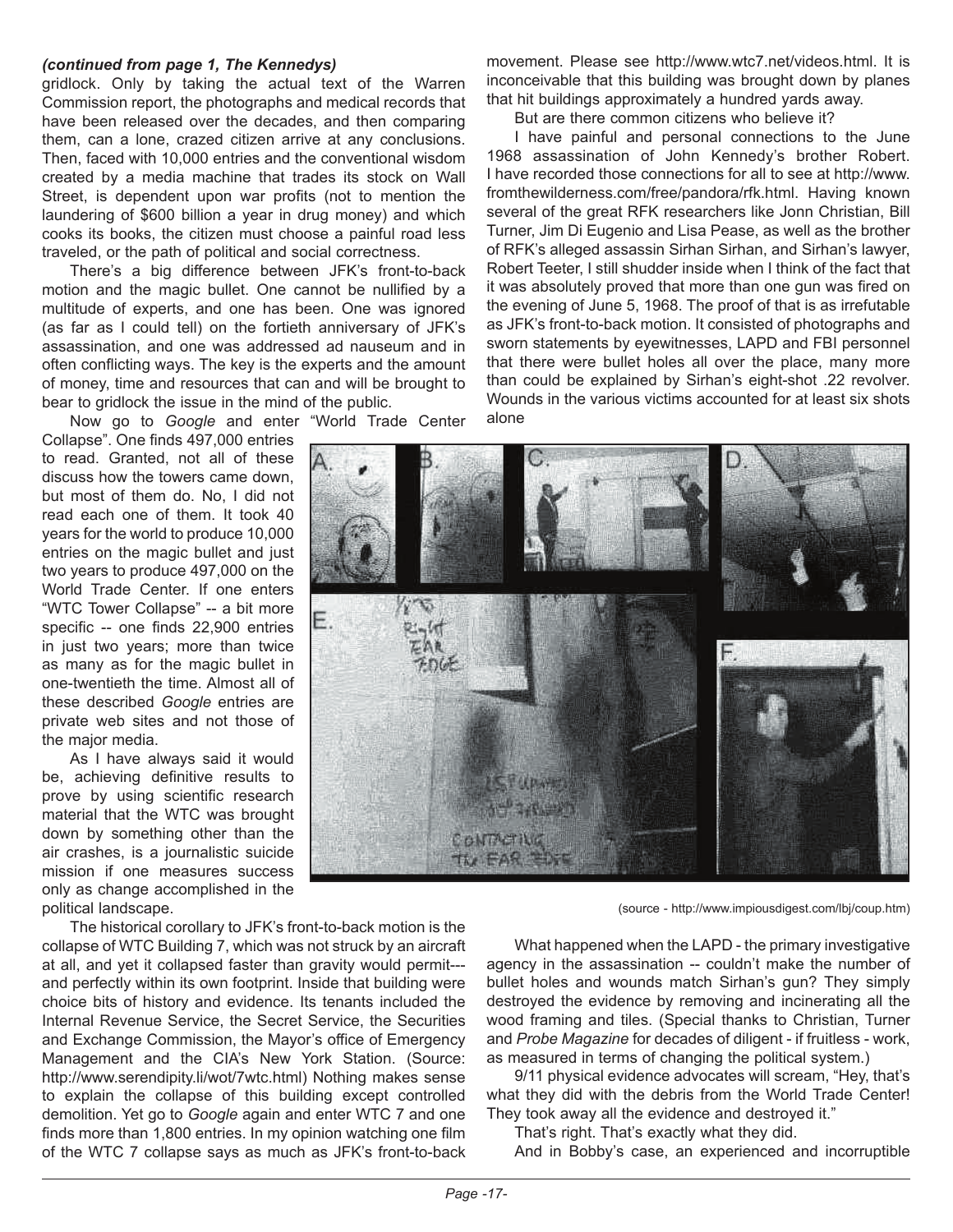scientist, then-L.A. County Coroner Thomas Noguchi steadfastly stood by his analysis of powder burns on RFK's head, which showed that the fatal wound was fired from "more than one and no more than three inches behind Bobby's right ear." Interesting, in light of the fact that none of the witnesses in the pantry that night placed Sirhan any closer than three feet directly in front of the man who had just secured his party's presidential nomination by winning the California primary.

So, with all of this brilliant and unassailable physical evidence; evidence that any person on the street can look at and say, "That's just amazing. The official version can't be true," which of these conspiracies has been exposed, and how has the machinery of the US government changed, as a result of all the work done?

In 1993 and 1994, I had my last foray into the activist world where I sought to oppose government corruption by using physical evidence. I became involved with a group of families (eventually reaching 109) of members of the US military who had committed "suicide" or died under mysterious circumstances. They came to call themselves "Until We Have Answers". Some victims had been shot in the back. Some shot with two different weapons. Some had allegedly committed suicide by hanging themselves with chords from pay telephones. Some were beaten. Others had been killed by bullets that could not possibly have been fired from guns they were holding. The medical reports from the Pentagon were beneath the level of a third grader trying to explain what had happened to his homework. The families were crestfallen, horribly offended, and full of rage.

I sponsored an Indiana conference for some of those families. Notes were compared, strategies reviewed. New approaches were made to Congress. In the end, more than fifty members of the House and Senate signed a resolution tied to the appropriations bill calling for the Pentagon to reopen the cases. What happened? During summer recess, the DoD did reopen the cases and, in a matter of weeks, closed them all again with the exact same findings. When a new Congress arrived on Capitol Hill to read the "new" investigations, the deaths were "old business". All told, some of the families had spent as many as ten years and hundreds of thousands of dollars to achieve zero results. I still weep when I think of the hope I brought to some of those families that the undeniable physical evidence would secure them justice.

I could cite a half dozen more cases where the physical evidence was overwhelming---and achieved nothing. But if the point is not made now it will never be made.

## **MAKING AMENDS - OFFERING AN APOLOGY**

More than thirty-five times now, and in nine countries, I have lectured on 9/11. The average attendance at the lectures has been between 400 and 500 people. In an estimated sixty-five per sent of those lectures, in question and answer sessions lasting sometimes up to three hours I have been asked why I don't pursue the physical evidence inconsistencies of 9/11. At least 9,100 people have heard me say something like:

"I don't for a minute believe that an airliner hit the Pentagon. And no one has ever seen a video of an airliner hitting the Pentagon because there isn't one. It doesn't look like the WTC towers collapsed because of the impacts and the way that they collapsed doesn't make sense. But if I, with some measure of journalistic credibility, and my readers on Capitol Hill and in universities start writing stories about these things, I wind up in either a journalistic suicide mission, or in the improbable place of having to explain where the airliner that didn't hit the Pentagon went or how the towers were brought down. There is a mountain of physical evidence that blows the government story in my mind, but my experience says that it will never penetrate the consciousness of the American people in a way that will bring about change. What will penetrate, from my experience, is taking non-scientific reports that most people instantly accept as credible, whether news reports or government statements or documents, and merely showing that they are lies. That opens the wedge, and removes any reliance upon expert or scientific testimony which is typically used to confuse simple facts. From there, you can begin to show people all the other documentary evidence of foreknowledge, planning and participation."

On September 13, 2001, I hurriedly published a 241-word story on the *FTW* web site wherein I reached the early conclusion that explosives had not been placed in the World Trade Center. At the time, I based my conclusion upon several things. They included a detailed *BBC* report citing scientific sources and architectural experts saying that jet fuel running down the elevator shafts had been sufficient to cause the collapse; a detailed statement by New York architect John Young (still on the web) supporting these conclusions, and statements from my ex-wife Mary, an eyewitness who had seen the carnage from her Battery Park apartment nearby. Neither she, nor anyone she knew had heard any secondary explosions that might have indicated demolition charges inside the building.

As the world was turning inside out, we all scrambled for reliable information in a place where nothing was to be trusted. It was like trying to stand sill in an earthquake. The *BBC*, because it was not American and held prestige, seemed like something that could be trusted - a straw in a windstorm. Whether accurate or not, I recognized that - much like the newspaper accounts appearing in Australia and New Zealand within hours of the Kennedy assassination that impossibly included Oswald's picture with statements that he was the assassin - for most of the world this avenue had already been closed off.

I wish I would have said that then.

That story is at: http://www.fromthewilderness.com/free/ ww3/09\_13\_01\_No\_Explosives.html

As I published the brief bulletin, the entire weight of all of my experience with physical evidence was clearly in mind. I then promised my readers that I would follow up with more reports on the collapse. I never did, and I apologize. It has obviously created some confusion about what I really believe.

Some advocates who want to push the physical evidence arguments have construed my failure to make additional reports as evidence of the fact that I am somehow a coconspirator with the government in the 9/11 attacks and their cover-up. This is merely misplaced rage at something that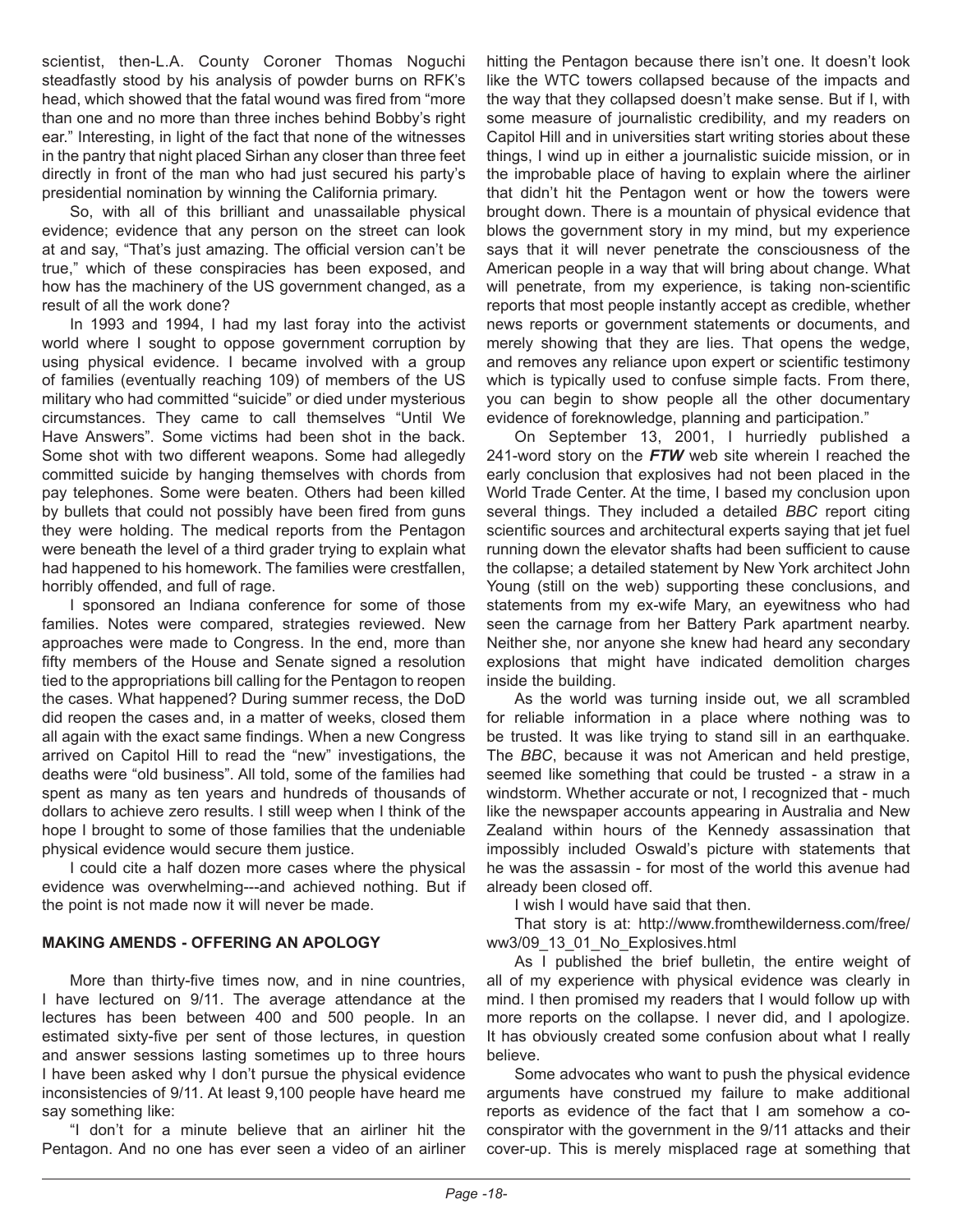is visible and accessible -- me. Some, quite correctly, have produced voluminous research showing that the melting point of steel - as originally reported by the *BBC* on September 12th, changed over the course of the next several days. It officially rose from 800 degrees centigrade to almost 2000 degrees centigrade and explanations about jet fuel being the cause of the collapse became harder to accept. I never read these stories, and was unaware of them until last week. I had already chosen my course of action and was devoting all my energies to that research.

I concede now that the melting point of steel is not 800 degress centigrade, as the *BBC* told us. It is much higher. And it is indeed questionable whether the fuel from flights 11 and 175 could have caused the collapse. This has never been a point of contention with me, although I can see how some might have thought it was.

Even within those first few days I, and many other researchers who have tried to make a difference since, abandoned the physical evidence approach because collectively, we knew that it would be a much harder uphill struggle than the one we chose to pursue. In an avalanche of data, we all were picking and choosing what to focus on, knowing that it was impossible to focus on everything. Experience does teach those who have it.

For the record - and I am certain that this will trigger a whole new round of media attacks against me for being a "conspiracy theorist" - I don't buy any part of the government's story. I speak here now as Michael Ruppert, the human being, rather than as the publisher and editor of an international newsletter with readers in congress and universities.

What I believe is that on Septmeber 11th, many of the alleged hijackers were likely not even aboard the planes, and that it is possible that they were flown via (existing and welldocumented) remote control technology. I believe that none of the alleged hijackers had acquired the proficiency required to perform the complicated maneuvers used. I do not accept the government's version of the collapses of the towers and WTC 7, and I believe that those collapses were caused by artificial means other than the aircraft collisions. The fact that there are credible mainstream reports showing that many of the 19 hijackers are still alive leads me to question the government's account further. But with the hijackers, one confronts what is called in the intelligence trade a "legend" of immense complexity that has not been definitively unraveled. I do believe that some of the 19 hijackers were aboard the four flights as tokens, and I am absolutely convinced that Flight 93 was shot down as some attacks were allowed to take place successfully, and others were prevented.

An execellent analysis of this legend by Chaim Kupferberg is located at: "Truth, Lies, and The Legend of 9/11", by Chaim Kupferberg. http://www.globalresearch.ca/articles/KUP310A. html

This brings me to an artificial "straw" argument that has evolved from the controversy over physical evidence: Let it happen on purpose (LIHOP) vs. Make it happen on purpose (MIHOP). Again, for the record, as I have stated clearly on many occasions, I am absolutely convinced that the US government was a deliberate facilitator of the attacks before they occurred. I believe that the US government and its intelligence agencies

- in cooperation with other intelligence agencies, especially the Israeli Mossad, Pakistan's ISI and Britain's MI6 - actively protected some of the 19 hijackers before the attacks, and made sure that they were free and allowed to circulate unmolested in order to fulfill the requirements of the "legend". One might include Russia's DFS and Germany's BND in this list, but the evidence here is inconclusive.

I believe that in its desperation to secure an attack "on the order of Pearl Harbor" (that would, as Zbigniew Brzezinski wrote in 1997, cause the Amercian people to support "the imperial mobilization necessary" to control 60% of the world's known energy resources), controlling elements of the US government, using highly compartmentalized procedures, saw to it that the attacks were carried out. I believe that those attacks were brought together using elements of plans already in place within Al Qaeda (Project Bojinka), the above named intelligence services, and some cooperation from Saudi "assets" operating outside the Saudi government, and that they were "enhanced" and refined by US intelligence agencies using existing assets and covert manipulation of command and control capabilities to ensure that fighter aircraft were not scrambled in a normal fashion as they had been 67 times in the year before 9/11.

I believe that much of Al Qaeda and many of the so-called hijackers were either witting or completely unwitting US assets who were either ordered, pushed or manipulated into fulfilling their roles on 9/11. I do not believe that it is established that Khalid Sheikh Muhammad was captured, or that he delivered the confessions which have been attributed to him. Multiple credible mainstream press reports indicate that he was either killed or still remains at large. The only thing we have to go on here is the government's questionable word and no appearance of KSM to back it up.

My error, my failing, with regard to my story of September 13, 2001 was that I never went back to it and enhanced, explained or elaborated. I was already too absorbed in the task of exposing government lies via a different strategy in what I viewed - and still do - as a race against time. For this I apologize. My past experience with physical evidence was too painful and there had already emerged a group of wonderful researchers who had begun the fight that really mattered, the one that has made a difference, even if a small one.

What has *FTW*'s strategy accomplished? More than I would have thought. By focusing on documentary, non-scientifc lies and using as a starting point only official statements of the US government, hard records and reports from the government and established mainstream sources we have seen our arguments (i.e. the arguments of all who decided to follow this strategy) appear as a continuing controversy in major papers all over the world, including right here at home. My strategy put me in media venues as divergent as the opening segment on the Canadian Broadcasting Company's *Fifth Estate* (their equivalent of *60 MINUTES*) and in the pages of the current issue of *HUSTLER* Magazine.

Go to *Google* and search for warnings about 9/11. Of the 179,000 entires the first three are *CNN* and the *Chrisitan Science Monitor*. One also finds entries from The *New York Times*, The *Washington Post*, *Newsweek*, *TIME* and many other publications. That's a big difference from the